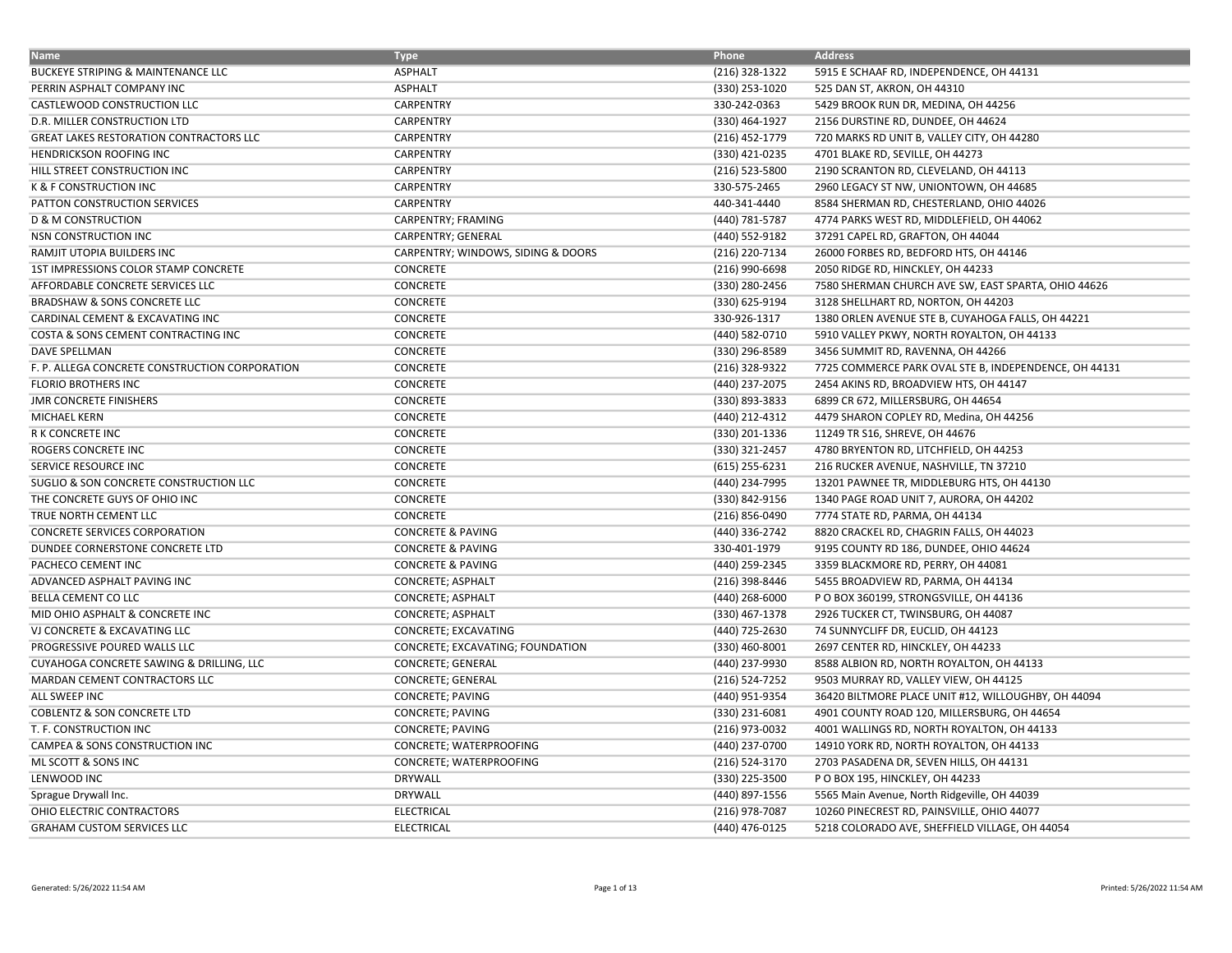| <b>Name</b>                            | <b>Type</b>       | Phone              | <b>Address</b>                                     |
|----------------------------------------|-------------------|--------------------|----------------------------------------------------|
| APOLLO CONTROL SYSTEMS                 | <b>ELECTRICAL</b> | (440) 505-0224     | 20466 DRAKE ROAD, STRONGSVILLE, OHIO 44149         |
| TRI COUNTY ELECTRIC SERVICE INC        | <b>ELECTRICAL</b> | (440) 542-0735     | 4900 NEO PARKWAY, GARFIELD HTS, OH 44128           |
| <b>AVNER ELECTRIC INC</b>              | <b>ELECTRICAL</b> | (216) 288-9456     | 36054 SPATTERDOCK LN, SOLON, OH 44139              |
| HIDDEN VALLEY ELECTRIC INC             | <b>ELECTRICAL</b> | (440) 349-1196     | 28749 HIDDEN VALLEY DR, ORANGE VILLAGE, OH 44022   |
| HILSCHER-CLARKE ELECTRIC COMPANY       | <b>ELECTRICAL</b> | (330) 452-9806     | 519 4TH ST NW, CANTON, OH 44666                    |
| JESS HOWARD ELECTRIC COMPANY           | <b>ELECTRICAL</b> | $(614) 861 - 1300$ | 6630 TAYLOR ROAD, BLACKLICK, OH 43004              |
| JOHN P NOVATNY ELECTRIC COMPANY        | <b>ELECTRICAL</b> | (330) 630-8900     | 955 EVANS AVE, AKRON, OH 44305                     |
| PERRAM ELECTRIC INC                    | <b>ELECTRICAL</b> | (330) 239-2661     | 6882 RIDGE RD, WADSWORTH, OH 44281                 |
| ATOMIC ELECTRIC & GENERATORS           | <b>ELECTRICAL</b> | (216) 662-7120     | 5200 TURNEY RD, GARFIELD HTS, OH 44125             |
| BLUE COLLAR ELECTRICIANS LLC           | <b>ELECTRICAL</b> | (440) 214-9811     | P.O. BOX 835, CHARDON, OH 44024                    |
| HDG MANAGEMENT INC                     | <b>ELECTRICAL</b> | (216) 905-5238     | 7761 BELLFLOWER RD, MENTOR, OH 44060               |
| <b>KENCO ELECTRIC INC</b>              | <b>ELECTRICAL</b> | 440-255-9188       | 8541 EAST AVENUE, MENTOR, OH 44060                 |
| RICHARD GENTILE ELECTRIC INC           | <b>ELECTRICAL</b> | (440) 572-5527     | 19440 STONY POINT DR, STRONGSVILLE, OH 44136       |
| TRIPLE A ELECTRIC INC                  | <b>ELECTRICAL</b> | (440) 248-6969     | 30815 SOLON RD UNIT 1, SOLON, OHIO 44139           |
| KAUFMAN ELECTRIC LLC                   | <b>ELECTRICAL</b> | $(216)$ 375-1363   | 6710 BROOKSIDE RD, INDEPENDENCE, OH 44131          |
| FLUENT SOLAR LLC                       | <b>ELECTRICAL</b> | (866) 736-1253     | 138 E, DRAPER, UT 84020                            |
| DURANT ELECTRIC LLC                    | <b>ELECTRICAL</b> | (440) 498-9394     | 6655 ANDRE LN, SOLON, OH 44139                     |
| <b>BUTTERFLY INC</b>                   | <b>ELECTRICAL</b> | (440) 892-7777     | 405 N BRICE RD, BLACKLICK, OH 43004                |
| ZENITH SYSTEMS LLC                     | <b>ELECTRICAL</b> | (216) 587-9510     | 5055 CORBIN DR, BEDFORD HTS, OH 44128              |
| <b>MISSION ELECTRIC</b>                | <b>ELECTRICAL</b> | (330) 310-1061     | 6134 RIDGEWAY ST, PENINSULA, OH 44264              |
| SOUTH SHORE ELECTRIC INC               | <b>ELECTRICAL</b> | (440) 366-6289     | 589 TERNES AVE, ELYRIA, OH 44036                   |
| <b>JEFF PARYZEK</b>                    | <b>ELECTRICAL</b> | $(216)$ 386-3218   | 12304 LENA AVE, CLEVELAND, OH 44135                |
| MILANO ELECTRIC INC                    | <b>ELECTRICAL</b> | (440) 526-7600     | 1551 TOWPATH TRAIL UNIT 4, BROADVIEW HTS, OH 44147 |
| NEYMAN ELECTRIC LLC                    | <b>ELECTRICAL</b> | (216) 299-7770     | 4879 DONALD AVENUE, RICHMOND HEIGHTS, OH 44143     |
| <b>RAMSIER ELECTRIC</b>                | <b>ELECTRICAL</b> | (330) 715-2902     | 9614 DOYLESTOWN RD, STERLING, OH 44276             |
| <b>RHODES ELECTRIC</b>                 | <b>ELECTRICAL</b> | $(216)$ 323-4633   | 2900 NOTTINGHAM DR, PARMA, OH 44134                |
| <b>HARRINGTON ELECTRIC CO</b>          | <b>ELECTRICAL</b> | $(216)$ 361-5101   | 3800 PERKINS AVE, CLEVELAND, OH 44114              |
| MJK CONTRACTING INC/MJK ELECTRICAL INC | <b>ELECTRICAL</b> | (440) 781-4727     | 6862 REVERE RD, PARMA HTS, OH 44130                |
| RO-CHECK ELECTRIC INC                  | <b>ELECTRICAL</b> | $(216) 548 - 4087$ | 10741 BENTLEY DR, NORTH ROYALTON, OH 44133         |
| <b>DOUBLE ENTERPRISES LTD</b>          | <b>ELECTRICAL</b> | (440) 230-9000     | 9591 YORK ALPHA DR, NORTH ROYALTON, OH 44133       |
| <b>BARNEY B CALLAHAN</b>               | <b>ELECTRICAL</b> | (216) 721-6733     | 6820 Bushnell Ct, Cleveland, OH 44104              |
| BP ELECTRIC OF OHIO INC                | <b>ELECTRICAL</b> | (419) 884-2261     | 106 DELAWARE AVE, LEXINGTON, OH 44904              |
| <b>MATTINGLY BROTHERS INC</b>          | <b>ELECTRICAL</b> | (440) 942-8449     | 8644 STATION ST, MENTOR, OH 44060                  |
| ALL CITY ELECTRIC INC                  | <b>ELECTRICAL</b> | (440) 582-8650     | P O BOX 33609, NORTH ROYALTON, OH 44133            |
| APEX ELECTRIC INC                      | <b>ELECTRICAL</b> | (440) 577-1088     | 7131 TURNER RD, PIERPOINT, OH 44082                |
| <b>CLOVER ELECTRIC INC</b>             | <b>ELECTRICAL</b> | (440) 543-1153     | 17111 MUNN RD SUITE 8, CHAGRIN FALLS, OH 44023     |
| <b>JW ELECTRIC INC</b>                 | <b>ELECTRICAL</b> | (330) 220-5969     | 4145 WILLOW GROVE CIR, BRUNSWICK, OH 44212         |
| NORTHERN OHIO ELECTRIC LLC             | <b>ELECTRICAL</b> | (330) 421-4915     | 5457 HARTNECK RD, VALLEY CITY, OH 44280            |
| <b>SEMALL ELECTRIC</b>                 | <b>ELECTRICAL</b> | (440) 543-8936     | 16445 HASKINS RDD, CHAGRIN FALLS, OH 44023         |
| SHEPHARD ELECTRIC                      | <b>ELECTRICAL</b> | (216) 410-6299     | 19355 WESTWOOD DR, STRONGSVILLE, OH 44149          |
| THOMPSON ELECTRIC INC                  | <b>ELECTRICAL</b> | (330) 686-2300     | 49 NORTHMORELAND AVE, MUNROE FALLS, OH 44262       |
| STG ELECTRIC SERVICES LLC              | <b>ELECTRICAL</b> | (330) 650-0513     | 7791 Capital Blvd Unit 4, Macedonia, OH 44056      |
| <b>NOVA ELECTRIC LLC</b>               | <b>ELECTRICAL</b> | (440) 429-7400     | 17117 HUNTING MEADOWS DR, STRONGSVILLE, OH 44136   |
| <b>CONNECTED ELECTRICAL LLC</b>        | <b>ELECTRICAL</b> | (216) 238-5314     | 7505 MUIRWOOD CT, CHAGRIN FALLS, OH 44023          |
| HATZEL & BUEHLER INC                   | <b>ELECTRICAL</b> | $(216)$ 777-6000   | 1200 Resource Drive Suite 10, Cleveland, OH 44131  |
| BRAT CONSULTING & SERVICES LLC         | <b>ELECTRICAL</b> | 216-396-8434       | 12991 CLIFTON BLVD, LAKEWOOD, OH 44107             |
| <b>BUTCHKO ELECTRIC INC</b>            | <b>ELECTRICAL</b> | (440) 985-3180     | 7333 SOUTH DEWEY RD, AMHERST, OH 44001             |
| <b>DOLPHIN GROUP INC</b>               | <b>ELECTRICAL</b> | (330) 490-2067     | 11197 CLEVELAND AVE NW, UNIONTOWN, OH 44685        |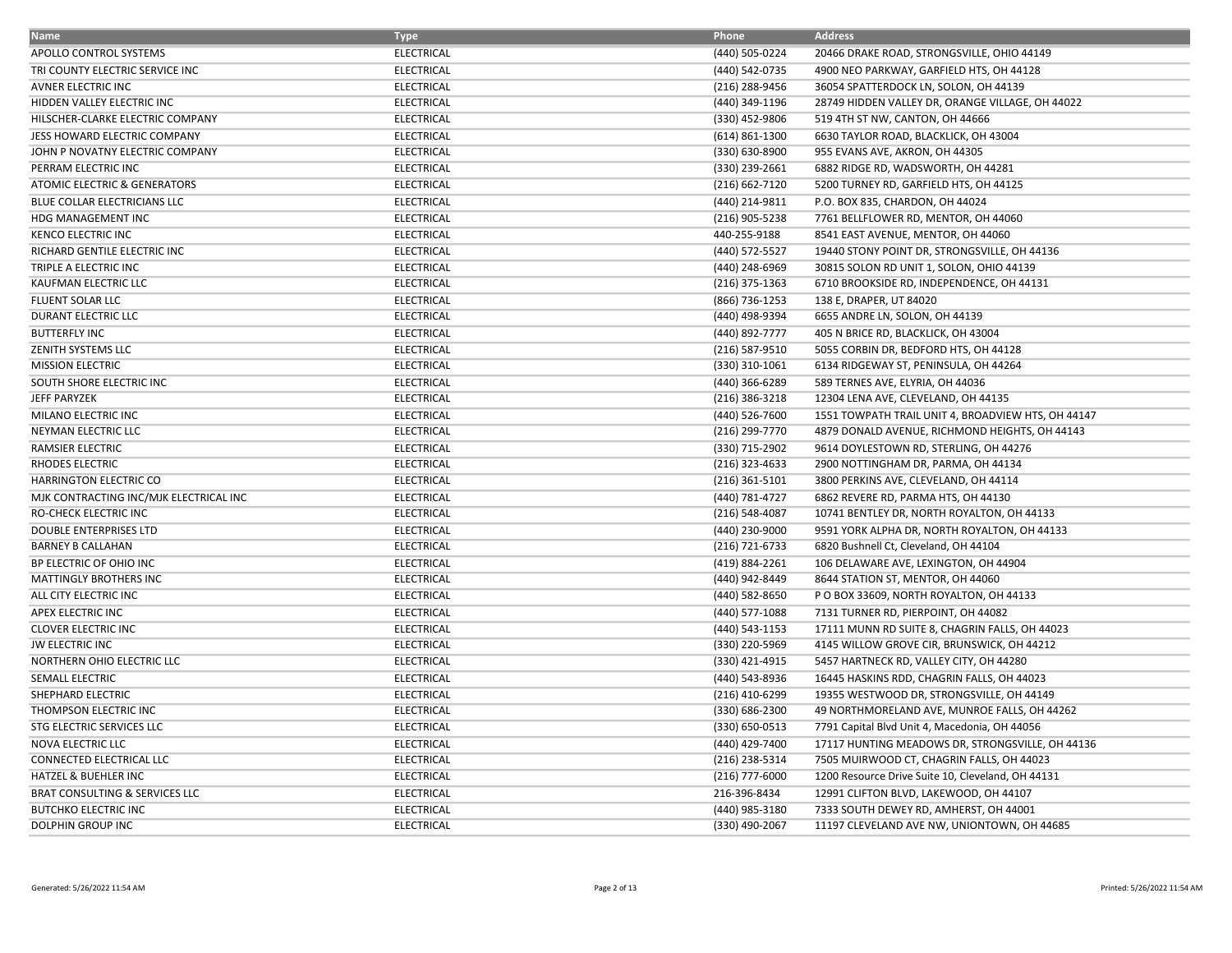| <b>Name</b>                              | <b>Type</b>                        | Phone              | <b>Address</b>                                                 |
|------------------------------------------|------------------------------------|--------------------|----------------------------------------------------------------|
| <b>EMERY ELECTRIC INC</b>                | <b>ELECTRICAL</b>                  | (330) 963-7811     | 2080 CASE PKWY SOUTH, TWINSBURG, OH 44087                      |
| <b>G &amp; B ELECTRIC COMPANY</b>        | <b>ELECTRICAL</b>                  | (440) 838-0880     | 10343 BRECKSVILLE RD, BRECKSVILLE, OH 44141                    |
| LAKE ERIE ELECTRIC INC                   | <b>ELECTRICAL</b>                  | (440) 835-5565     | 25730 FIRST ST, WESTLAKE, OH 44145                             |
| ROBERT N BLAHA                           | <b>ELECTRICAL</b>                  | (216) 324-3816     | 1125 CANYON VIEW RD, SAGAMORE HILLS, OH 44067                  |
| SKYLANE ELECTRIC INC                     | <b>ELECTRICAL</b>                  | (330) 225-7284     | 4458 STONE CREEK DR, BRUNSWICK, OH 44212                       |
| CONNER ELECTRICAL SERVICES INC           | <b>ELECTRICAL</b>                  | (440) 885-2505     | 5360 PEARL RD, PARMA, OH 44129                                 |
| DELTA PLUS ELECTRICAL LLC                | <b>ELECTRICAL</b>                  | (4404) 622-0736    | 1052 Gulf Road, Elyria, OH 44035                               |
| ANYTHING ELECTRIC LLC                    | ELECTRICAL; FIRE PROTECTION        | (330) 686-2279     | 3123 ORCHARD RD, SILVER LAKE, OH 44224                         |
| EINHEIT ELECTRIC CONSTRUCTION CO         | ELECTRICAL; FIRE PROTECTION        | $(216) 661 - 6000$ | 240 TUXEDO AVE, CLEVELAND, OH 44131                            |
| <b>J.S.S ELECTRIC INC</b>                | ELECTRICAL; FIRE PROTECTION        | (216) 581-7434     | 19250 CRANWOOD PKWY, WARRENSVILLE, OH 44128                    |
| JOHNSON CONTROLS SECURITY SOLUTIONS LLC  | ELECTRICAL; FIRE PROTECTION        | (561) 912-6108     | 6650 W. SNOWVILLE RD, BRECKSVILLE, OH 44141                    |
| ARROW ELECTRIC INC                       | ELECTRICAL; GENERAL                | 724-646-1903       | 857 REYNOLDS INDUSTRIAL PARK RD, GREENVILLE, PA 16125          |
| POWER HOME SOLAR                         | ELECTRICAL; GENERAL                | (704) 209-9893     | 919 N MAIN ST, MOORESVILLE, NC 28115                           |
| SPEELMAN ELECTRIC INC                    | ELECTRICAL; GENERAL                | (330) 633-1410     | 235 NORTHEAST AVE, TALLMADGE, OH 44278                         |
| OHIO STATE HOME SERVICES INC             | ELECTRICAL; GENERAL                | (330) 467-1055     | 365 HIGHLAND RD E, MACEDONIA, OH 44056                         |
| THE PATTIE GROUP INC                     | ELECTRICAL; GENERAL                | (440) 338-1288     | 15533 CHILLICOTHE RD, NOVELTY, OH 44072                        |
| <b>GROUNDWORKS OHIO LLC</b>              | ELECTRICAL; GENERAL; PLUMBING      | (330) 425-0797     | 7950 BAVARIA RD, TWINSBURG, OH 44087                           |
| BROADVIEW HEATING & AIR CONDITIONING INC | ELECTRICAL; HVAC                   | (440) 526-7310     | 4111 E ROYALTON RD, BROADVIEW HTS, OH 44147                    |
| STACK HEATING & COOLING LLC              | <b>ELECTRICAL; HVAC</b>            | (440) 937-9134     | 37520 COLORADO AVE, AVON, OH 44011                             |
| JENNINGS HEATING COMPANY INC             | ELECTRICAL; HVAC                   | (330) 784-1286     | 1671 EAST MARKET ST, AKRON, OH 44305                           |
| <b>BLIND &amp; SONS LLC</b>              | ELECTRICAL; HVAC; PLUMBING         | (330) 753-7711     | 344 4TH STREET NW, BARBERTON, OH 44203                         |
| ARP HEATING & AIR CONDITIONING, INC      | ELECTRICAL; HVAC; PLUMBING         | (440) 838-4204     | 1277 EAST SCHAAF RD UNIT6 REAR, BROOKLYN HTS, OH 44131         |
| <b>BERS ACQUISITION LLC</b>              | ELECTRICAL; HVAC; PLUMBING         | (330) 764-1011     | 1988 PEARL RD, BRUNSWICK, OH 44212                             |
| BRILLIANT ELECTRIC SIGN CO LTD           | ELECTRICAL; SIGN / SIGNANGE        | (216) 741-3800     | 4811 VAN EPPS RD, CLEVELAND, OH 44131                          |
| OHIO ELEVATOR AND LIFT INC               | <b>ELEVATOR; GENERAL</b>           | 330-888-8340       | 9345 RAVENNA RD SUITE F, TWINSBURG, OH 44087                   |
| <b>BECCO INC</b>                         | EXCAVATING                         | (330) 278-2258     | PO BOX 457, HINCKLEY, OH 44233                                 |
| JS PARIS EXCAVATING INC                  | EXCAVATING                         | (330) 538-9876     | 185 INDUSTRIAL RD, YOUNGSTOWN, OH 44509                        |
| KINSEY EXCAVATING & TRUCKING LLC         | <b>EXCAVATING</b>                  | (740) 922-3516     | 1860 SHARON VALLEY RD SE, NEW PHILADELPHIA, OHIO 44663         |
| KMU TRUCKING & EXCAVATING LLC            | EXCAVATING                         | (440) 934-1008     | 4436 CENTER RD, AVON, OH 44011                                 |
| S & S EXCAVATING INC                     | EXCAVATING                         | (330) 784-6132     | 550 NEWTON ST, TALLMADGE, OH 44278-3228                        |
| FRANK SALVATORE EXCAVATING INC           | EXCAVATING; EXCAVATING             | (440) 526-7388     | 1435 OAKES RD, BROADVIEW HTS, OH 44147                         |
| <b>EDEN'S EXCAVATING INC</b>             | <b>EXCAVATING; FIRE PROTECTION</b> | (440) 342-0920     | 3659 Lost Nation Road, Willoughby, OH 44094                    |
| DIVIS LANDSCAPING AND DESIGN LLC         | EXCAVATING; LANDSCAPING            | (440) 382-2616     | 36062 HARBOR DRIVE, NORTH RIDGEVILLE, OHIO 44039               |
| IMPULLITTI LANDSCAPING INC               | EXCAVATING; LANDSCAPING            | (440) 834-1866     | 14659 RAVENNA RD, BURTON, OH 44021                             |
| SHAW TRUCKING & EXCAVATING LTD           | <b>EXCAVATING; SEWER</b>           | (216) 789-4471     | 3991 AVON LAKE RD, LITCHFIELD, OH 44253                        |
| <b>BORCHERT FENCE CO INC</b>             | <b>FENCE</b>                       | (216) 432-1918     | 2751 E 55TH ST, CLEVELAND, OH 44104                            |
| <b>BURCOR FENCING LLC</b>                | <b>FENCE</b>                       | (859) 356-1945     | 67 CUMMINGS DR, WALTON, KY 41094                               |
| <b>FENCE ONE INC</b>                     | <b>FENCE</b>                       | $(216)$ 441-2600   | 11111 BROADWAY AVE, GARFIELD HTS, OH 44125                     |
| JONATHAN J KLACZIK LLC                   | <b>FENCE</b>                       | (440) 596-9446     | 12496 YORK RD UNIT B, NORTH ROYALTON, OH 44133                 |
| R & B GLASS INC                          | <b>FENCE</b>                       | (330) 793-2599     | 817 SALT SPRINGS ROAD, YOUNGSTOWN, OH 44509                    |
| STRONGSVILLE FENCE COMPANY               | <b>FENCE</b>                       | (440) 522-1610     | 165 W 130TH STREET, HINCKLEY, OHIO 44233                       |
| <b>BRAKEFIRE INC</b>                     | <b>FIRE PROTECTION</b>             | $(216)$ 252-3851   | 10200 READING ROAD, CINCINNATI, OH 45241                       |
| FOX FIRE PROTECTION INC                  | <b>FIRE PROTECTION</b>             | (440) 238-5543     | 21931 W LUNN RD, STRONGSVILLE, OH 44149                        |
| HORNER NETWORKS LLC                      | <b>FIRE PROTECTION</b>             | (440) 368-5649     | 9112 TYLER BLVD, MENTOR, OH 44060                              |
| JOHNSON CONTROLS FIRE PROTECTION LP      | <b>FIRE PROTECTION</b>             | (440) 783-0300     | 17295 FOLTZ INDUSTRIAL PKWY STE G, STRONGSVILLE, 0H 44149-5568 |
| PROTEGIS LLC                             | <b>FIRE PROTECTION</b>             | (216) 377-3044     | 6155 ROCKSIDE RD SUITE #400, INDEPENDENCE, OH 44131            |
| R. M. RIGGLE ENTERPRISES INC             | <b>FIRE PROTECTION</b>             | (440) 234-0700     | 879 W BAGLEY RD, BEREA, OH 44017                               |
| SECURITEC ONE, INC.                      | <b>FIRE PROTECTION</b>             | (330) 239-2322     | 965 Medina Road, Medina, OH 44245-8132                         |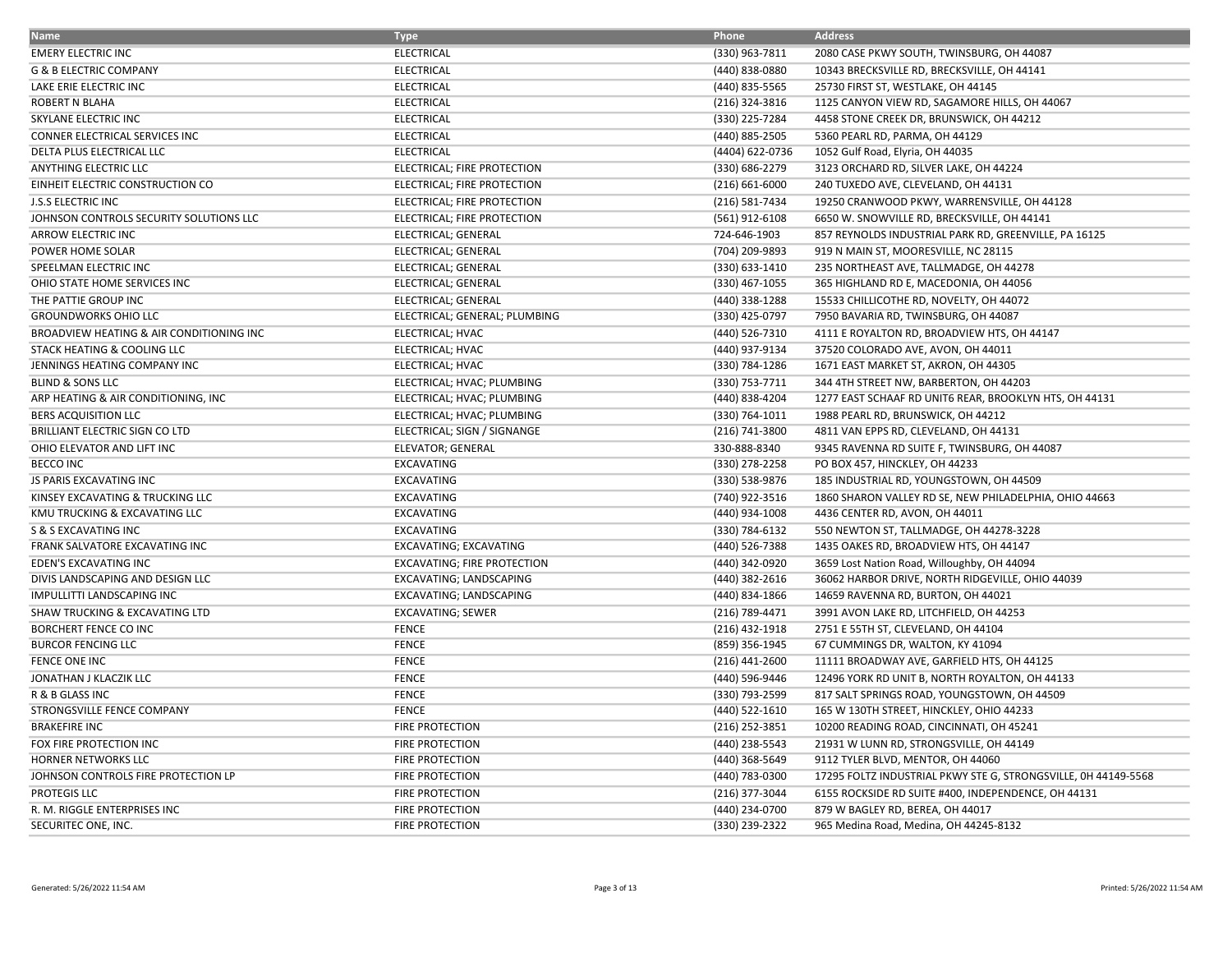| <b>Name</b>                                  | <b>Type</b>                       | Phone              | <b>Address</b>                                           |
|----------------------------------------------|-----------------------------------|--------------------|----------------------------------------------------------|
| PALADIN PROTECTIVE SYSTEMS INC               | <b>FIRE PROTECTION</b>            | (216) 441-6500     | 7680 HUB PARKWAY, VALLEY VIEW, OH 44125                  |
| Industrial & Commercial Fire Sprinklers      | <b>FIRE PROTECTION</b>            | (216) 788-6571     | 2501 Emmons Dr, New Franklin, OH 44216                   |
| Cintas Corporation No. 2                     | FIRE PROTECTION ; FIRE PROTECTION | (440) 746-7720     | 4350 Renaissance Parkway, Warrensville, OH 44128         |
| ADT COMMERCIAL UC                            | FIRE PROTECTION; FIRE SUPPRESSION | (561) 226-3437     | PO BOX 310702, BOCA RATON, FL 33431                      |
| DALAD CONSTRUCTION CO                        | FIRE PROTECTION; GENERAL          | (216) 447-0070     | 6055 ROCKSIDE WOODS BLVD STE 100, INDEPENDENCE, OH 44131 |
| GILLMORE SECURITY SYSTEMS INC                | FIRE PROTECTION; GENERAL          | (440) 232-1000     | 26165 BROADWAY AVE, CLEVELAND, OH 44146                  |
| SIEVERS SECURITY INC                         | FIRE PROTECTION; GENERAL          | (216) 383-1234     | 18210 ST CLAIR AVE, CLEVELAND, OH 44110                  |
| <b>VECTOR SECURITY INC</b>                   | FIRE PROTECTION; GENERAL          | (330) 726-9841     | 4259 BOARDMAN-CANFIELD RD, CANFIELD, OH 44406            |
| STEINGASS MECHANICAL CONTRACTING LLC         | FIRE PROTECTION; HVAC; PLUMBING   | (330) 725-6090     | 754 PROGRESS DR, MEDINA, OH 44256                        |
| COX ADVANCED SERVICES OHIO LLC               | FIRE PROTECTION; SECURITY         | (216) 712-4500     | 12221 PLAZA DRIVE, PARMA, OH 44130                       |
| <b>BTU FIREPLACES LLC</b>                    | <b>FIREPLACE</b>                  | (440) 567-1212     | 16552 FARMINGTON ROAD, WEST FARMINGTON, OH 44491         |
| ARCHITECTURAL FLOORS OF CLEVELAND            | <b>FLOORING</b>                   | (216) 210-6115     | 18200 BROOKPARK RD, CLEVELAND, OH 44135                  |
| <b>BARRINGTON CARPET LLC</b>                 | <b>FLOORING</b>                   | (330) 896-4141     | 3602 S ARLINGTON RD, AKRON, OH 44312                     |
| WCCV FLOOR COVERINGS LLC                     | <b>FLOORING</b>                   | (330) 688-0114     | 4535 STATE RD, PENINSULA, OH 44264                       |
| WILLIAMS FLOORING SALES INC                  | <b>FLOORING</b>                   | (330) 535-9189     | 201 W NORTH ST, AKRON, OH 44303                          |
| <b>GENIE OF FAIRVIEW DOOR CO</b>             | <b>GARAGE DOOR</b>                | (440) 546-9600     | 3501 ROYALTON RD, BROADVIEW HTS, OH 44147                |
| 713 CONSTRUCTION LLC                         | GENERAL                           | (440) 345-9060     | 1512 HUNTERS CHASE DRIVE SUITE A, WESTLAKE, OHIO 44145   |
| 84 LUMBER COMPANY                            | <b>GENERAL</b>                    | (724) 228-8820     | 1019 RTE 519 BLDG 2, EIGHTY FOUR, PA 15330               |
| A&M MASONRY LLC                              | <b>GENERAL</b>                    | 440-636-2780       | 17201 BUNDYSBURG RD, MIDDLEFIELD, OH 44062               |
| A&P SEPTIC LLC                               | <b>GENERAL</b>                    | (440) 748-3105     | 27654 CROCKER RD, COLUMBIA STATION, OH 44028             |
| AAPEX CONSTRUCTION AND RESTORATION           | GENERAL                           | (1800) 721-6015    | 3502 STATION ROAD, MEDINA, OHIO 44256                    |
| ABC SEAMLESS OF NORTHEAST OHIO INC           | GENERAL                           | (330) 695-4905     | 9238 COUNTY RD 245, FREDERICKSBURG, OH 44627             |
| ABSOLUTE ROOFING & CONSTRUCTION INC          | GENERAL                           | (216) 898-1563     | 12301 SPRECHER AVE, CLEVELAND, OH 44135                  |
| ADAM BUILDING COMPANY                        | GENERAL                           | (216) 831-3131     | 4475 RENAISSANCE PKWY, WARRENSVILLE HTS, OH 44128        |
| ADELIOS CONTRACTING CO                       | GENERAL                           | (440) 943-2233     | 24971 ROCKWELL DR, EUCLID, OH 44117                      |
| ADMJ HOLDINGS LLC                            | <b>GENERAL</b>                    | (216) 883-2424     | 4555 WILLOW PKWY, CUYAHOGA HTS, OH 44125                 |
| <b>AERATION SPECIALISTS INC</b>              | GENERAL                           | (440) 843-9500     | 8700 AKINS RD #2, NO ROYALTON, OH 44133                  |
| ALL WAYS CONSTRUCTION LLC                    | <b>GENERAL</b>                    | (440) 226-3580     | P O BOX 568, BURTON, OH 44021                            |
| ALL WEATHER CONSTRUCTION LLC                 | <b>GENERAL</b>                    | (440) 888-7931     | 14304 STATE RD, NO ROYALTON, OH 44133                    |
| <b>ALPINE STRUCTURES</b>                     | <b>GENERAL</b>                    | (330) 359-5708     | 2675 U S 62, DUNDEE, OH 44624                            |
| ANSTINE DRYWALL INC                          | <b>GENERAL</b>                    | (330) 784-3867     | 2215 E WATERLOO RD UNIT 406, AKRON, OH 44312             |
| ANTHONY M SLABAUGH CONSTRUCTION INC          | <b>GENERAL</b>                    | (330) 940-3237     | 4724 DARROW RD, STOW, OH 44224                           |
| <b>ANTHONY ZARLINGA</b>                      | GENERAL                           | (216) 741-1717     | 9111 BROOKPARK RD #3, PARMA, OH 44129                    |
| ARTISTIC RENOVATIONS OF OHIO                 | GENERAL                           | (216) 520-0838     | 12333 Ridge Rd, No Royalton, OH 44133                    |
| AUTHENTIC HOME IMPROVEMENT OF BRECKSVILLE    | <b>GENERAL</b>                    | $(216) 650 - 6301$ | 5995 MILLER RD, BRECKSVILLE, OH 44141                    |
| <b>B &amp; B WRECKING &amp; EXCAVTNG INC</b> | <b>GENERAL</b>                    | (216) 429-1700     | 4510 E 71ST, CLEVELAND, OH 44105                         |
| <b>BALLAST CONSTRUCTION INC</b>              | <b>GENERAL</b>                    | (216) 662-2436     | 19501 S MILES RD SUITE 2, WARRENSVILLE HTS, OH 44128     |
| <b>BARBERA HOME IMPROVEMENTS INC</b>         | <b>GENERAL</b>                    | (440) 843-8987     | 5376 RIDGE RD, PARMA, OH 44129                           |
| BENCHMARK INDUSTRIES LLC                     | <b>GENERAL</b>                    | (440) 823-1786     | 7700 MONTELLO RD, INDEPENDENCE, OH 44131                 |
| BENEDICT ROOFING PARTNERS LLC                | <b>GENERAL</b>                    | 440-738-6485       | 23001 SNELL ROAD, COLUMBIA STATION, OH 44028             |
| <b>BERLIN GARDENS LLC</b>                    | <b>GENERAL</b>                    | (800) 593-3411     | 5029 TOWNSHIP RD 359, MILLERSBURG, OH 44654              |
| BOB WITSAMAN LNDSCPNG/ROYAL VICTORIA GARDEN  | GENERAL                           | (440) 582-1217     | 10911 STATE ROAD, NORTH ROYALTON, OH 44133               |
| <b>BOROWSKE BUILDERS INC</b>                 | <b>GENERAL</b>                    | (440) 476-0150     | 10428 ABBEY RD, NORTH ROYALTON, OH 44133                 |
| <b>BOULDER HOME INC</b>                      | <b>GENERAL</b>                    | (330) 805-3022     | 1915 CANTERBURY DR, AKRON, OH 44333                      |
| <b>BRADLEY STONE INDUSTRIES LTD</b>          | GENERAL                           | (440) 519-3277     | 30801 CARTER ST, SOLON, OH 44139                         |
| <b>BRIAN MILLER</b>                          | GENERAL                           | (954) 870-7792     | 2005 W CYPRESS CREEK RD #102, FT LAUDERDALE, FL 33309    |
| <b>BRIGHTSIDE RESTORATION LLC</b>            | GENERAL                           | (330) 635-8088     | 7645 NEFF RD, MEDINA, OH 44256                           |
| <b>BROCK CONSTRUCTION COMPANY INC</b>        | GENERAL                           | (440) 354-4274     | 7661 CRILE RD, PAINESVILLE, OH 44077                     |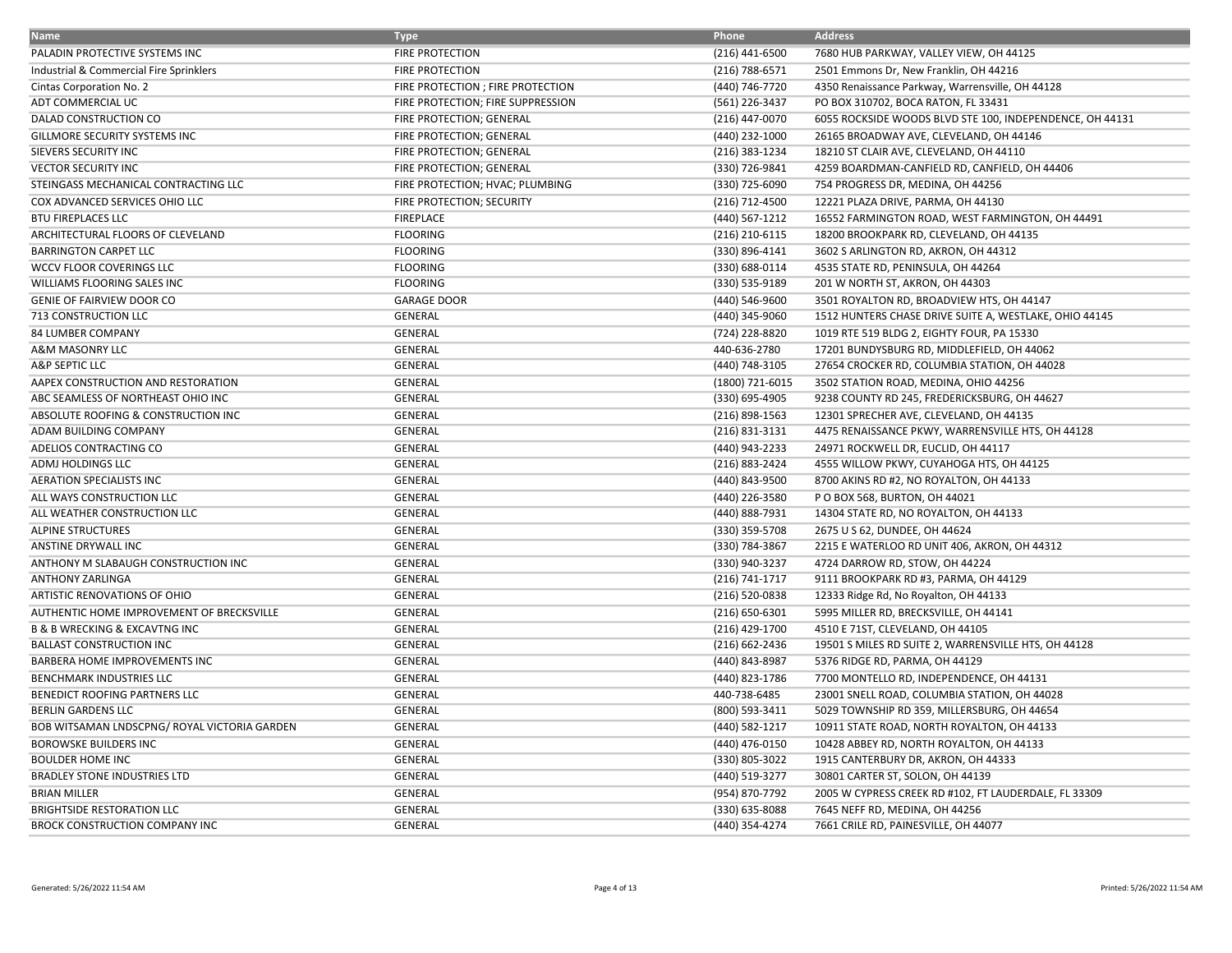| <b>Name</b>                               | <b>Type</b>    | Phone              | <b>Address</b>                                          |
|-------------------------------------------|----------------|--------------------|---------------------------------------------------------|
| <b>BUILDER SERVICES GROUP, INC</b>        | GENERAL        | (386) 304-2222     | 475 N WILLIAMSON BLVD, DAYTONA BEACH, FL 32114          |
| <b>BVC ENTERPRISES INC</b>                | <b>GENERAL</b> | (440) 930-4728     | 32334 LAKE RD, AVON LAKE, OH 44012                      |
| CALABRO & SONS INC                        | GENERAL        | (440) 582-0001     | 275 SOMERSET DRIVE, HINCKLEY, OH 44233                  |
| CARMEN & SONS CONCRETE                    | <b>GENERAL</b> | (440) 838-0463     | 1235 FIRWOOD RD, BROADVIEW HTS, OH 44147                |
| <b>CARTER-JONES COMPANIES INC</b>         | <b>GENERAL</b> | (330) 673-6100     | 601 TALLMADGE RD, KENT, OH 44240                        |
| <b>CEM BASE INC</b>                       | GENERAL        | (330) 405-4105     | 8530 NORTH BOYLE PKWY, TWINSBURG, OH 44087              |
| CHIEFTAIN TRUCKING & EXCAVATION INC       | GENERAL        | (216) 485-8034     | 3926 VALLEY RD, CLEVELAND, 0H 44109                     |
| CHIUCHIARELLI BUILDERS INC                | <b>GENERAL</b> | (440) 884-5500     | 8050 CORPORATE CIRCLE SUITE 5, NORTH ROYALTON, OH 44133 |
| CLE ROOFING & SIDING LLC                  | GENERAL        | (216) 394-4779     | 17579 DRAKE RD, STRONGSVILLE, OH 44136                  |
| <b>CLEMENT CONSTRUCTION INC</b>           | GENERAL        | (330) 273-4547     | 1654 W 130TH ST, BRUNSWICK, OH 44212                    |
| CLEVELAND DOOR CONTROLS INC               | <b>GENERAL</b> | (440) 871-0758     | 29263 CLEMENS RD, WESTLAKE, OH 44145                    |
| CLEVELAND GLASS BLOCK INC                 | GENERAL        | (216) 398-1020     | 4566 EAST 71 ST STREET, CUYAHOGA HTS, OH 44105          |
| CLEVELAND HOSPITALITY PROFESSIONALS LLC   | GENERAL        | (216) 905-5941     | 13928 Progress Parkway, North Royalton, OH 44133        |
| CLINK BUILDERS & CONTRACTING CO INC       | <b>GENERAL</b> | (888) 278-2476     | PO BOX 86, HINCKLEY, OH 44233                           |
| CMS ROOFING AND RESTORATION               | <b>GENERAL</b> | (440) 937-8757     | 2567 CENTER RD, HINCKLEY, OH 44233                      |
| <b>COLONY ROOFING INC</b>                 | GENERAL        | (440) 826-3444     | 951 W BAGLEY RD, BEREA, OH 44017                        |
| <b>CONSTRUCTION ZONE LLC</b>              | GENERAL        | (440) 243-7500     | 6909 ENGLE ROAD SUITE 8, MIDDLEBURG HTS, OH 44130       |
| COSIMO CELIMA CEMENT LLC                  | GENERAL        | (216) 905-5941     | 13928 Progress Parkway, North Royalton, OH 44133        |
| <b>CUSTOM CABLE CONSTRUCTION INC</b>      | GENERAL        | (330351) 120-7200  | 3670 PROGRESS STREET NE, CANTON, OHIO 44705             |
| D & J STRUCTURAL CONTRACTING INC          | GENERAL        | (440) 748-8400     | P O BOX 849, COLUMBIA STATION, OH 44028                 |
| <b>D &amp; S CONSTRUCTION INC</b>         | <b>GENERAL</b> | (440) 237-1978     | P O BOX 33465, NORTH ROYALTON, OH 44133                 |
| <b>D JACOB INDUSTRIES LLC</b>             | GENERAL        | (440) 399-2888     | 13995 ENTERPRISE AVE, CLEVELAND, OH 44135               |
| <b>DECK PRO</b>                           | GENERAL        | (440) 886-3325     | 18362 N SALEM ROW, STRONGSVILLE, OH 44136               |
| DEFAZIO COMPANIES INC                     | <b>GENERAL</b> | (440) 652-6545     | 8700 AKINS RD #3, NORTH ROYALTON, OH 44133              |
| DETWEILERS PREMIER DECKS LLC              | <b>GENERAL</b> | (330) 204-1209     | 2170 PRIVATE ROAD 446, SUGARCREEK, OH 44681             |
| DIGIOIA SUBURBAN EXCAVATING               | <b>GENERAL</b> | (440) 237-1978     | 11293 ROYALTON RD, NO ROYALTON, OH 44133                |
| DON MOULD'S DON PLANTATION INC            | GENERAL        | (440) 748-3389     | 9449 ISLAND RD, NO RIDGEVILLE, OH 44039                 |
| DON WARTKO CONSTRUCTION INC               | <b>GENERAL</b> | (330) 673-5252     | 975 TALLMADGE RD, KENT, OH 44240                        |
| <b>DORTRONIC SERVICE</b>                  | GENERAL        | (216) 739-3667     | 201 E GRANGER RD, BROOKLYN HTS, OH 44131                |
| E & S SERVICES LLC                        | GENERAL        | (216) 406-0827     | 6055 Westerville Road, Westerville, OH 43081            |
| ECO SEAL HOME SOLUTIONS LLC               | <b>GENERAL</b> | (330) 893-7325     | 4535 TOWNSHIP ROAD 367, MILLERSBURG, OH 44654           |
| <b>EDGELOC LLC</b>                        | <b>GENERAL</b> | (412) 779-7045     | 3900 JENNINGS RD, CLEVELAND, OH 44109                   |
| <b>EMPIRE PAVING LLC</b>                  | GENERAL        | $(216) 581 - 1000$ | 4620 JOHNSTON PKWY, CLEVELAND, OH 44128                 |
| <b>ENGELKE CONSTRUCTION SOLUTIONS LLC</b> | GENERAL        | (330) 273-2222     | 2927 NATIONWIDE PARKWAY, BRUNSWICK, OH 44212            |
| <b>ENGINEERED CONSTRUCTION LLC</b>        | GENERAL        | (440) 537-7375     | 12412 YORK RD, NO ROYALTON, OH 44133                    |
| ERIC PERDOMO                              | GENERAL        | $(216)$ 465-3518   | 1970 Scranton Road, Cleveland, OH 44113                 |
| ERIE CONSTRUCTION MIDWEST                 | GENERAL        | (419) 472-4200     | 3516 GRANITE CIRCLE, TOLEDO, OH 43617                   |
| <b>ESTRADA SERVICES LLC</b>               | <b>GENERAL</b> | 216-280-7786       | 7801 DAY DR #29338, PARMA, OH 44129                     |
| <b>EXPERT EXCAVATING INC</b>              | GENERAL        | (440) 876-3626     | 2271 W WALLINGS RD, BROADVIEW HTS, OH 44147             |
| <b>FAIRVIEW HOME IMPROVEMENT</b>          | GENERAL        | (440) 734-1313     | 22590 LORAIN RD, FAIRVIEW PARK, OH 44126                |
| <b>FALLS ENTERPRISES LLC</b>              | GENERAL        | (440) 543-1990     | 11321 CHAMBERLAIN RD, Aurora, OH 44202                  |
| <b>FEAZEL ROOFING COMPANY</b>             | <b>GENERAL</b> | $(614)$ 898-7663   | 7895 WALTON PKWY, NEW ALBANY, OH 43054                  |
| FECHKO EXCAVATING LLC                     | GENERAL        | (330) 722-2890     | 865 W LIBERTY ST #120, MEDINA, OH 44256                 |
| FILLMORE PROPERTY GROUP LTD               | GENERAL        | 614-781-1420       | 4145 POWELL RD, POWELL, OH 43065                        |
| FINAL TOUCH CONSTRUCTION & REMODELING     | <b>GENERAL</b> | (440) 730-4214     | 26691 RICHMOND RD, BEDFORD HTS, OH 44146                |
| FIRENZA STONE INC                         | GENERAL        | (440) 953-8883     | 33205 CURTIS BLVD, EASTLAKE, OH 44094                   |
| FOUR LEGACY PAVING LLC                    | GENERAL        | (216) 671-9333     | 4538 W 130TH ST, CLEVELAND, OH 44135                    |
| <b>GAL ENTERPRISES INC</b>                | <b>GENERAL</b> | (330) 468-1505     | 54 E AURORA RD, NORTHFIELD CTR, OH 44067                |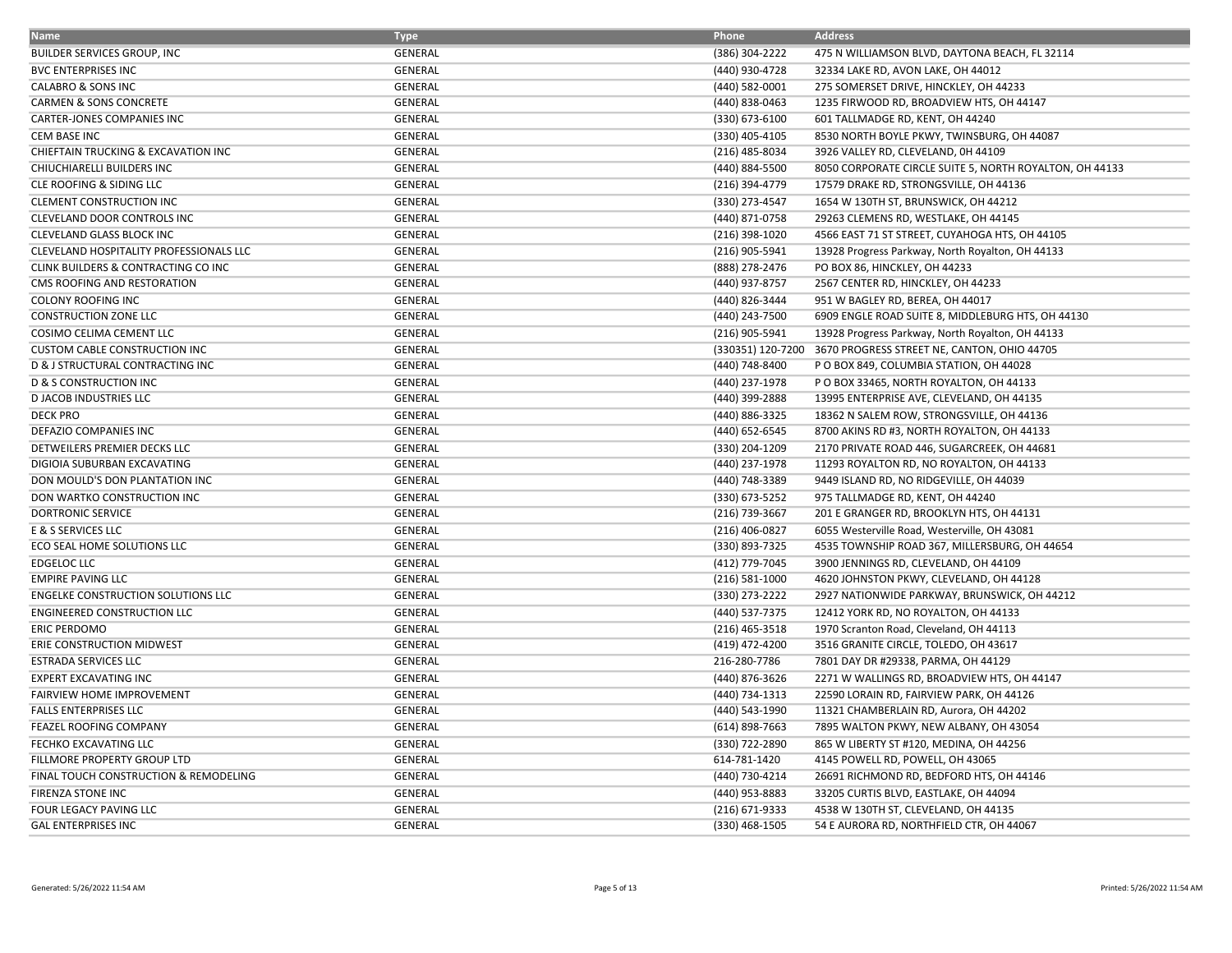| <b>Name</b>                                 | <b>Type</b>    | Phone            | <b>Address</b>                                   |
|---------------------------------------------|----------------|------------------|--------------------------------------------------|
| <b>GEIS CONSTRUCTION INC</b>                | GENERAL        | (330) 528-3521   | 10020 AURORA HUDSON RD, STREETSBORO, OH 44241    |
| <b>GEORGE HARRIS</b>                        | <b>GENERAL</b> | (216) 324-6610   | 3634 SILSBY RD, UNIVERSITY HEIGHTS, OH 44118     |
| <b>GREENHEART COMPANIES LLC</b>             | GENERAL        | (330) 259-3070   | 6001 SOUTHERN BLVD SUITE 101, BOARDMAN, OH 44512 |
| <b>GRIDIRON GUYS LLC</b>                    | GENERAL        | (330) 573-7967   | 3950 PEARL RD, MEDINA, OH 44256                  |
| <b>GS FLOOR DESIGNS INC</b>                 | <b>GENERAL</b> | (847) 394-4000   | 845 W UNIVERSITY DR, ARLINGTON HEIGHTS, IL 60004 |
| <b>GUARDO DAN CONTRACTING INC</b>           | GENERAL        | (330) 945-8001   | 31 EAST LODS STREET, AKRON, OH 44304             |
| H & H LAND CLEARING LLC                     | GENERAL        | (440) 632-0551   | P O BOX 179, MIDDLEFIELD, OH 44062               |
| HD BATH PRO LLC                             | <b>GENERAL</b> | (216) 377-2480   | 5150 GRANT AVE, CUYAHOGA HEIGHTS, OH 44125       |
| HERSHBERGER FINISH CARPENTRY LLC            | <b>GENERAL</b> | (440) 321-2933   | 4388 WOOD CURTIS ROAD, WEST FARMINGTON, OH 44491 |
| HIGHAM CONSTRUCTION INC                     | <b>GENERAL</b> | (440) 376-6282   | 5383 WOLFF RD, MEDINA, OH 44256                  |
| HILL DRYWALL LLC                            | <b>GENERAL</b> | (440) 655-5644   | 4495 Darr-Hopfinger Rd, Port Clinton, OH 43452   |
| HINCKLEY ROOFING INC                        | <b>GENERAL</b> | (330) 273-2979   | POBOX 458, HINCKLEY, OH 44233                    |
| HJ WOODWORTH CONSTRUCTION LLC               | <b>GENERAL</b> | (440) 345-5100   | 5903 STATE RD, PARMA, OH 44134                   |
| HOCHSTETLER'S CONSTRUCTION LLC              | GENERAL        | (330) 647-2298   | 17730 PETERS RD, MIDDLEFIELD, OHIO 44062         |
| <b>HOLMES SIDING CONTRACTORS LTD</b>        | <b>GENERAL</b> | (330) 674-2867   | 6767 COUNTY ROAD 624, MILLERSBURG, OH 44654      |
| HTZ CONSTRUCTION INC                        | GENERAL        | (440) 588-8644   | 3967 BROADVIEW RD, RICHFIELD, OH 44286           |
| <b>I-FORTE LLC &amp; FORTE BUILDERS INC</b> | <b>GENERAL</b> | (440) 520-4032   | 8662 Wallings Rd, No Royalton, OH 44133          |
| IMPERIAL LANDSCAPE & CONSTRUCTION           | GENERAL        | (440) 342-1897   | 8903 DAN DR, NO ROYALTON, OH 44133               |
| <b>INDUSTRIAL FIRST INC</b>                 | <b>GENERAL</b> | $(216)$ 991-8600 | 25840 MILES RD, BEDFORD HTS, OH 44146            |
| INFINITY WINDOWS OF OHIO LLC                | <b>GENERAL</b> | (440) 243-5000   | 16900 BAGLEY RD, MIDDLEBURG HTS, OH 44130        |
| Infinium Wall Systems, Inc.                 | <b>GENERAL</b> | (440) 668-0175   | 20001 Infinium Way, Strongsville, OH 44149       |
| INFRASOURCE CONSTRUCTION LLC                | <b>GENERAL</b> | (816) 469-9272   | 16000 COLLEGE BLVD, LENEXA, KS 66219             |
| INSTALLED BUILDING PRODUCTS LLC             | <b>GENERAL</b> | (614) 221-3399   | 495 S HIGH ST STE 50, COLUMBUS, OH 43215         |
| INTER-CAB CORPORATION                       | GENERAL        | (216) 351-0770   | 8551 BROOKPARK RD, PARMA, OH 44129               |
| <b>IVAN SCHMUCKER</b>                       | GENERAL        | (440) 622-7561   | 15495 PATCH RD, MIDDLEFIELD, OH 44062            |
| J & J ENTERPRISE SERVICES INC               | GENERAL        | (216) 524-2737   | PO BOX 31164, INDEPENDENCE, OH 44131             |
| J BRENNON CONSTRUCTION INC                  | GENERAL        | (440) 392-1184   | PO BOX 300, ROCKY FACE, GA 30740                 |
| JAC CONSTRUCTION OF OHIO LLC                | <b>GENERAL</b> | (440) 564-5005   | 14985 CROSS CREEK PARKWAY, NEWBURY, OH 44065     |
| <b>JBL ROOFING &amp; CONSTRUCTION</b>       | <b>GENERAL</b> | (330) 677-9463   | 7289 STATE ROUTE 43, KENT, OH 44240              |
| <b>JBMH ENTERPRISES INC</b>                 | GENERAL        | (440) 269-1476   | 1519 EAST 367TH ST STE 7, EASTLAKE, OH 44095     |
| <b>JCASA LTD</b>                            | GENERAL        | (440) 786-9663   | 8601 FREEWAY DR, MACEDONIA, OH 44056             |
| JDP HOME IMPROVEMENT LLC                    | <b>GENERAL</b> | (216) 210-8400   | 10839 GATE POST RD, STRONGSVILLE, OH 44149       |
| <b>JEFFREY BROCK</b>                        | GENERAL        | (216) 780-1503   | P O BOX 108, CHARDON, OH 44024                   |
| <b>JHI GROUP INC</b>                        | <b>GENERAL</b> | (419) 465-4611   | 309 MONROE ST, MONROEVILLE, OH 44847             |
| JMH ROOFING LLC                             | GENERAL        | (330) 234-8580   | 7974 TOWNSHIP ROAD 654, MILLERSBURG, OH 44654    |
| <b>JOE LIVORSE</b>                          | <b>GENERAL</b> | (440) 951-2173   | 38248 PARKWAY BLVD, WILLOUGHBY, OH 44094         |
| JOSEPH SKILKEN & COMPANY                    | GENERAL        | (614) 221-4547   | 383 S 3RD STREET, COLUMBUS, OH 43215             |
| JOYCE FACTORY DIRECT                        | <b>GENERAL</b> | (440) 243-5700   | 1125 BEREA IND PKWY, BEREA, OH 44017             |
| <b>KC MASONRY INC</b>                       | <b>GENERAL</b> | 330-225-0813     | 1490 ROOSEVELT AVE, BRUNSWICK, OH 44212          |
| <b>KENNETH W BROWN</b>                      | <b>GENERAL</b> | (216) 926-3863   | 5800 LOYOLA DR, PARMA, OH 44129                  |
| KLASSIC CUSTOM DECKS INC                    | <b>GENERAL</b> | (330) 468-3476   | 2921 CENTER RD, BRUNSWICK, OH 44212              |
| KLINE HOME EXTERIORS LLC                    | <b>GENERAL</b> | (330) 601-2749   | 8886 COUNTY RD 186, DUNDEE, OH 44624             |
| KNL CUSTOM HOMES, INC                       | GENERAL        | (330) 848-4330   | 172 1/2 MILO AVE, BARBERTON, OH 44203            |
| LAKE BUILDING PRODUCTS LTD                  | <b>GENERAL</b> | $(216)$ 486-1500 | 1361 CHARDON RD, EUCLID, OH 44117                |
| LANDMARK CONSTRUCTION LLC                   | GENERAL        | (330) 470-1200   | 6398 HARBOR DR NW, CANTON, OHIO 44718            |
| LDA BUILDERS INC                            | <b>GENERAL</b> | (330) 352-7948   | 6683 OLDE EIGHT RD, PENINSULA, OH 44264          |
| <b>LEGACY ROOFING SERVICES LLC</b>          | <b>GENERAL</b> | (330) 645-6000   | 800 KILLIAN RD, AKRON, OH 44319                  |
| LEVELUP RENOVATIONS LLC                     | GENERAL        | (330) 612-0721   | 1425 BELLUS RD, HINCKLEY, OH 44233               |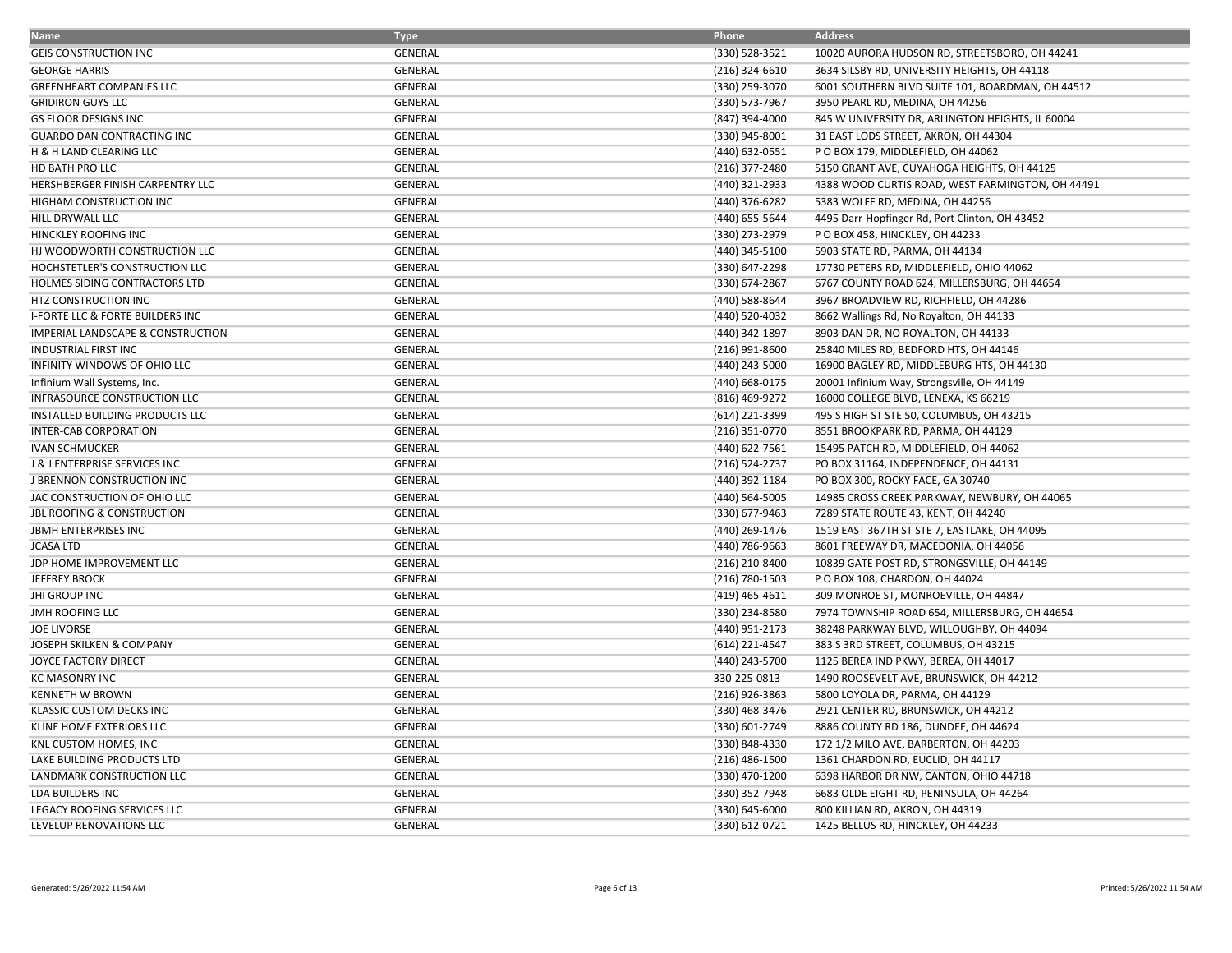| <b>Name</b>                                               | <b>Type</b>    | Phone            | <b>Address</b>                                      |
|-----------------------------------------------------------|----------------|------------------|-----------------------------------------------------|
| LIBERTY RESTORATION LLC                                   | GENERAL        | $(216)$ 675-7663 | 7311 VALLEY VIEW DR, INDEPENDENCE, OH 44131         |
| LITEHOUSE PRODUCTS LLC                                    | GENERAL        | (440) 638-2350   | 10883 PEARL RD SUITE 301, STRONGSVILLE, OH 44136    |
| LOZINAK & SONS INC                                        | <b>GENERAL</b> | (440) 237-6843   | 8695 YORK RD, NO ROYALTON, OH 44133                 |
| LSC MANAGEMENT CORPORATION                                | <b>GENERAL</b> | (440) 953-1224   | 38213 AIRPORT PARKWAY #6, WILLOUGHBY, OHIO 44094    |
| M & N GRADING INC                                         | GENERAL        | (216) 469-1809   | 8588 ALBION RD, NORTH ROYALTON, OH 44133            |
| M&L CARPENTRY LLC                                         | GENERAL        | (440) 465-6944   | 7924 DRESDEN AVE, PARMA, OH 44129                   |
| MAC CONSTRUCTION AND SNOW REMOVAL LTD                     | GENERAL        | 216-401-4477     | 98 GRANDVIEW DRIVE, HUDSON, OHIO 44236              |
| <b>MARGUS COMPANY</b>                                     | GENERAL        | (216) 440-1576   | 12815 ELMWOOD AVE, CLEVELAND, OH 44111              |
| MARIO MASTRANGELO                                         | GENERAL        | (330) 416-0065   | 3376 HAMLIN RD, MEDINA, OH 44256                    |
| MASTEC NORTH AMERICA INC                                  | <b>GENERAL</b> | (305) 599-1800   | 800 S DOUGLAS RD 12TH FLOOR, CORAL GABLES, FL 33134 |
| MAVERICK RESTORATION INC                                  | <b>GENERAL</b> | (330) 239-8210   | 5054 W STREETSBORO RD, RICHFIELD, OH 44286          |
| MC BUILDING SERVICES LLC                                  | GENERAL        | (216) 341-1400   | 7109 MADISON AVE, CLEVELAND, OH 44102               |
| MEJIA ROOFING & CONSTRUCTION LLC                          | <b>GENERAL</b> | (330) 437-9600   | 1827 ENDROW AVE NE, CANTON, OH 44705                |
| MICHAEL T CHINN                                           | <b>GENERAL</b> | (216) 396-2682   | 4710 LANDCHESTER RD, CLEVELAND, OH 44109            |
| MIDWEST LAND CLEARING INC                                 | GENERAL        | (440) 338-5005   | P O BOX 91, NEWBURY, OH 44065                       |
| MILLERS STORAGE BARNS LLC                                 | GENERAL        | (330) 893-3293   | 4230 SR 39, MILLERSBURG, OH 44654                   |
| MIRMAN ENTERPRISES INC                                    | <b>GENERAL</b> | (330) 633-7232   | 1384 VANE AVE, AKRON, OH 44310                      |
| MODERN POURED WALLS INC                                   | GENERAL        | (440) 647-6661   | P O BOX 598, LAGRANGE, OH 44050                     |
| MONTENEGRO RESTORATION INC                                | GENERAL        | $(216)$ 398-7663 | 4571 WARNER RD, CLEVELAND, OH 44105                 |
| MORTON BUILDINGS INC                                      | GENERAL        | (309) 263-7474   | 252 W ADAMS ST, MORTON, IL 61550                    |
| MURAL MIKE BUILDING CONTRACTORS                           | <b>GENERAL</b> | (440) 356-9696   | 6801 ENGLE RD SUITE N, MIDDLEBURG HTS, OH 44130     |
| NATIONAL CARPET OUTLET INC                                | GENERAL        | (330) 721-1914   | 2255 MEDINA RD, MEDINA, OH 44256                    |
| <b>NEW HEIGHTS LLC</b>                                    | GENERAL        | (216) 409-1840   | 556 QUAIL RUN DR, BROADVIEW HTS, OH 44147           |
| NORTH COAST SIGN & LIGHTING SERVICES INC                  | GENERAL        | (330) 723-2376   | 310 N BROADWAY ST, MEDINA, OH 44256                 |
| OLMSTED FALLS ERECTING COMPANY LTD                        | <b>GENERAL</b> | (440) 235-3363   | 25961 ELM ST PO BOX 38248, OLMSTED FALLS, OH 44138  |
| OSMAN ENTERPRISES INC                                     | GENERAL        | (440) 792-4606   | 10117 BRECKSVILLE RD A2, BRECKSVILLE, OHIO 44141    |
| OVERLAND CONTRACTING INC                                  | GENERAL        | (919) 329-8400   | 600 N GREENFIELD PARKWAY, GARNER, NC 27529          |
| PARADISE REMODELING LLC                                   | <b>GENERAL</b> | (440) 781-6557   | 26218 BYRON DR, North Olmsted, OH 44070             |
| PARKWAY GENERAL CONTRACTORS INC                           | GENERAL        | (440) 582-4255   | 2591 CENTER RD, HINCKLEY, OH 44233                  |
| PARRAVANO ENTERPRISES LTD                                 | GENERAL        | (440) 845-7669   | 12936 WEST SPRAGUE, PARMA, OH 44130                 |
| PAUL DAVIS RESTORATION                                    | <b>GENERAL</b> | (330) 220-2002   | 17910 PEARL RD, STRONGSVILLE, OH 44136              |
| PAUL FIKE BUILDERS INC & FIKE DEVELOPING & EXCAVATING INC | <b>GENERAL</b> | (330) 467-7547   | 9467 S SKYLAND DR, MACEDONIA, OH 44056              |
| PENCE BROTHERS SIDING INC                                 | GENERAL        | (330) 618-8185   | 1553 KILLIAN RD, AKRON, OH 44312                    |
| PEROZENI MASONRY AND RESTORATION LLC                      | <b>GENERAL</b> | (216) 570-1913   | 6470 BUCKINGHAM DRIVE, PARMA, OHIO 44129            |
| PERRINO CUSTOM BUILDERS LLC                               | GENERAL        | (440) 919-1000   | 7976 MAYFIELD RD, CHESTERLAND, OH 44026             |
| PETROS HOMES INC                                          | GENERAL        | (440) 546-9000   | 10474 BROADVIEW RD, BROADVIEW HTS, OH 44147         |
| PIONEER BASEMENT WATERPROOFING INC                        | GENERAL        | (330) 454-8066   | 4221 16TH ST SW, CANTON, OH 44710                   |
| PLATINUM RESTORATION                                      | GENERAL        | (440) 327-0699   | 104 REASER CT, ELYRIA, OH 44035                     |
| PM HOME REMODELING INC                                    | GENERAL        | (216) 215-6337   | 1567 STATION RD, VALLEY CITY, OH 44280              |
| PMC CONCRETE LLC                                          | GENERAL        | (330) 217-9749   | 337 E STEELS CORNERS ROAD, CUYAHOGA FALLS, OH 44224 |
| POURED FOUNDATIONS OF OHIO INC                            | GENERAL        | (302) 832-2139   | 3415 WRANGLE HILL RD SUITE 1, BEAR, DE 19701        |
| PRECISION TUCK POINTING LLC                               | <b>GENERAL</b> | (216) 505-1429   | 1709 TUXEDO AVE, PARMA, OH 44134                    |
| PRIMUS COMPANIES INC                                      | GENERAL        | (319) 393-4831   | 401 8TH STREET SE, CEDAR RAPIDS, IA 52401           |
| PROPERTY SERVICES INC                                     | <b>GENERAL</b> | (216) 741-7524   | 9701 BROOKPARK RD, PARMA, OH 44129                  |
| R & T FENCE CO INC                                        | GENERAL        | (330) 626-5170   | 8885 STATE ROUTE 14, STREETSBORO, OH 44241          |
| RA HAITZ CO INC                                           | GENERAL        | (585) 343-2400   | 128 CEDAR ST, BATAVIA, NY 14020                     |
| RA KALFAS CONSTRUCTION                                    | GENERAL        | (440) 238-5498   | 12001 PROSPECT RD, STRONGSVILLE, OH 44149           |
| RE CONNORS CONSTRUCTION LTD                               | <b>GENERAL</b> | (614) 826-4734   | 13352 Forrest Rd NE, Thornville, OH 43076           |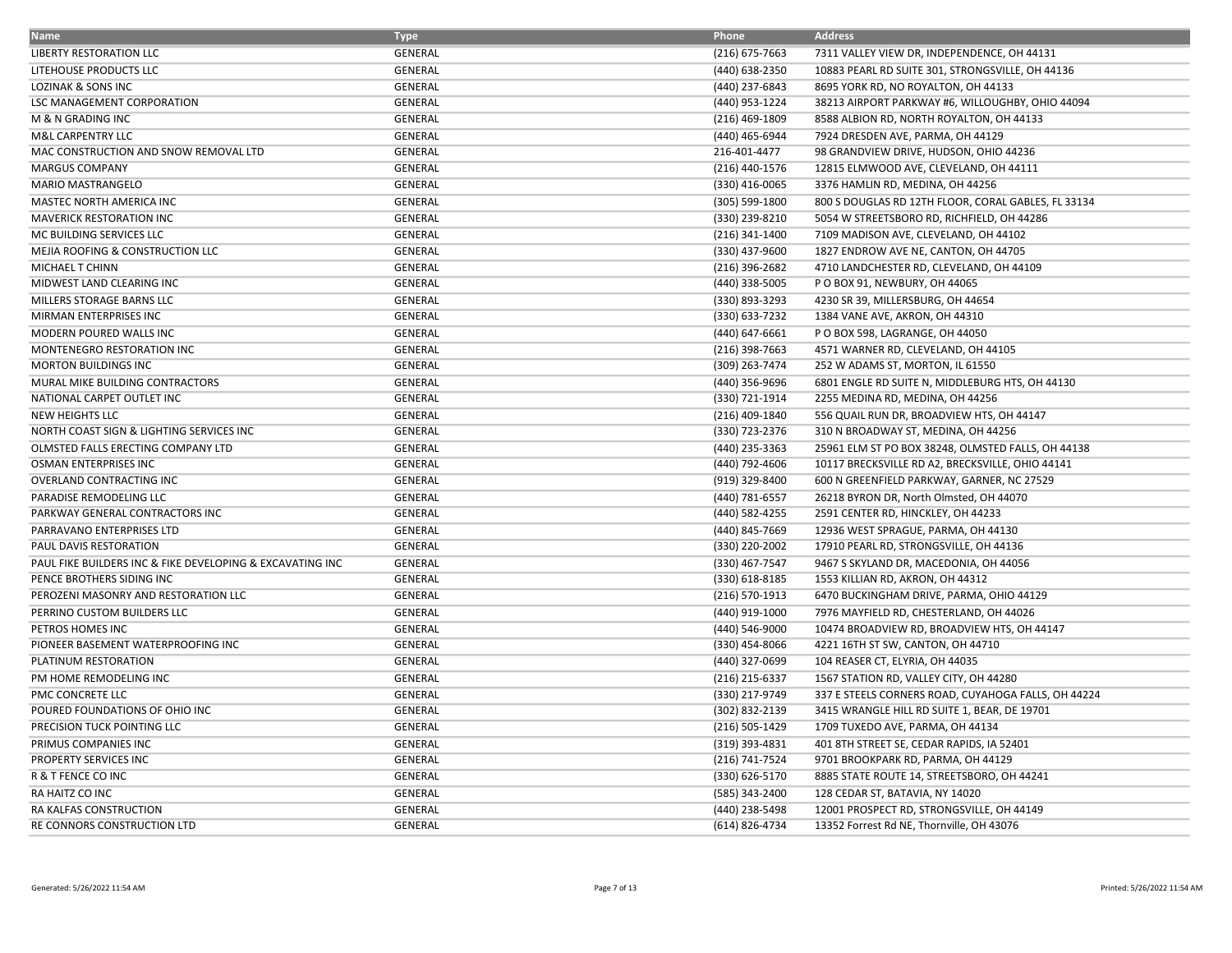| <b>Name</b>                                 | <b>Type</b>    | Phone              | <b>Address</b>                                          |
|---------------------------------------------|----------------|--------------------|---------------------------------------------------------|
| RELIABLE ROOFING INC                        | GENERAL        | (440) 236-4001     | 23118 ROYALTON RD, COLUMBIA STATION, OH 44028           |
| RENEWAL BY ANDERSEN LLC                     | <b>GENERAL</b> | (216) 503-6200     | 17450 ENGLE LAKE DRIVE, MIDDLEBURG HTS, OH 44130        |
| RIGHT CHOICE CONTRACTING LLC                | GENERAL        | (216) 373-7079     | 981 KEYNOTE CIRCLE, BROOKLYN HEIGHTS, OH 44131          |
| <b>RINELLO BUILDERS INC</b>                 | <b>GENERAL</b> | (216) 524-8288     | 6220 E SCHAAF RD, INDEPENDENCE, OH 44131                |
| RIOS POOLS LLC                              | GENERAL        | (440) 878-9300     | 13411 BURLWOOD DR, STRONGSVILLE, OH 44136               |
| RK CONSTRUCTION GROUP LLC                   | GENERAL        | (216) 704-0440     | 30385 MORAVIAN TRAIL ROAD, TIPPECANOE, OH 44699         |
| ROLEN BROS FENCE CO INC                     | <b>GENERAL</b> | $(216) 631 - 2111$ | 3445 WEST 86TH STREET, CLEVELAND, OH 44102              |
| ROME BUILDERS INC                           | <b>GENERAL</b> | (440) 315-2119     | PO BOX 301028, MIDDLEBURG HTS, OH 44130                 |
| <b>RONYAK PAVING INC</b>                    | GENERAL        | (440) 834-1988     | 14376 N CHESHIRE ST, BURTON, OH 44021                   |
| ROTH CONTRACTORS INC                        | <b>GENERAL</b> | (216) 267-8330     | 4583 MANUFACTURING RD, CLEVELAND, OH 44135              |
| SALS LANDSCAPING COMPANY                    | <b>GENERAL</b> | (440) 746-9788     | 4540 BOSTON RD, RICHFIELD, OH 44141                     |
| SBI CONSTRUCTION LLC                        | GENERAL        | (216) 798-4370     | 712 NORTH STREET, BROOKLYN HEIGHTS, OH 44131            |
| <b>SCG FIELDS LLC</b>                       | <b>GENERAL</b> | (440) 546-1200     | 10303 BRECKSVILLE ROAD, BRECKSVILLE, OHIO 44141         |
| SCHILL LANDSCAPING & LAWN CARE SERVICES INC | <b>GENERAL</b> | (440) 327-3030     | 5000 MILLS INDUSTRIAL PARKWAY, NO RIDGEVILLE, OH 44039  |
| SECOND TO NONE INC                          | <b>GENERAL</b> | (440) 842-0823     | 4805 W PLEASANT VALLEY RD STE 4, PARMA, OH 44129        |
| SEYMOUR TREE SERVICE INC                    | GENERAL        | (216) 244-2967     | 10155 BROADVIEW ROAD STE 9, BROADVIEW HEIGHTS, OH 44147 |
| SHEEDY PAVING INC                           | <b>GENERAL</b> | (614) 252-2111     | 730 N ROSE AVE, COLUMBUS, OH 43219                      |
| SHOOK CONSTRUCTION CO                       | GENERAL        | (937) 276-6666     | 2000 W DOROTHY LN, MORAINE, OH 45439                    |
| SIMON ROOFING AND SHEET METAL CORP          | <b>GENERAL</b> | (330) 629-7663     | 70 KARAGO AVENUE, YOUNGSTOWN, OH 44512                  |
| SITE TECHNOLOGY, INC.                       | <b>GENERAL</b> | (330) 688-9800     | 786 SEASONS ROAD, STOW, OHIO 44224                      |
| SITETECH INC                                | <b>GENERAL</b> | (440) 748-7483     | 35700 E ROYALTON RD, GRAFTON, OH 44044                  |
| SNYDER CARPENTRY & REMODELING               | GENERAL        | 440-821-5239       | 9104 TYLER BLVD, MENTOR, OH 44060                       |
| SOUTH SHORE CABLE CONSTRUCTION INC          | <b>GENERAL</b> | (440) 816-0033     | 6400 KOLTHOFF DR, BROOKPARK, OH 44142                   |
| SPARTAN CLAIMS RESPONSE TEAM CO             | <b>GENERAL</b> | (330) 772-7826     | 309 SILVER ST, AKRON, OH 44303                          |
| SPECIALIZED CONSTRUCTION INC                | <b>GENERAL</b> | (216) 271-3363     | 711 HARVARD AVE, CUYAHOGA HTS, OH 44105                 |
| STAR CONCRETE & CONSTRUCTION                | GENERAL        | (440) 227-2393     | 13620 ENTERPRISE AVE, CLEVELAND, OH 44135               |
| STELEE ENTERPRISE INC                       | GENERAL        | (216) 410-4214     | 8280 Broadview Road, BROADVIEW HTS, OH 44147            |
| <b>STONE BASED INC</b>                      | GENERAL        | (216) 401-1991     | 8359 BROADVIEW RD, BROADVIEW HTS, OH 44147              |
| STORAGE BUILDINGS UNLMTD                    | <b>GENERAL</b> | (330) 925-5505     | 295 S MAIN STREET, RITTMAN, OH 44270                    |
| <b>STORM KINGS LLC</b>                      | <b>GENERAL</b> | (330) 801-9595     | 1198 WEISER AVE, AKRON, OH 44314                        |
| STZ, LLC                                    | <b>GENERAL</b> | (216) 777-7925     | 16035 INDUSTRIAL PKWY, CLEVLEAND, OH 44135              |
| SUBURBAN SEPTIC SERVICE INC                 | <b>GENERAL</b> | (330) 722-4262     | 4229 BECK RD, MEDINA, OH 44256                          |
| SUMMIT BASEMENT COMPANY LLC                 | <b>GENERAL</b> | (330) 217-2246     | 2966 PIKES AVE, AKRON, OH 44314                         |
| SUMMIT WINDOWS AND DOORS LLC                | GENERAL        | (440) 965-4816     | 9919 ANGLING ROAD, WAKEMAN, OHIO 44889                  |
| <b>SUNCREST GARDENS INC</b>                 | GENERAL        | (330) 650-4969     | 5157 AKRON-CLEVELAND RD, PENINSULA, OH 44264            |
| SUREROOF COMMERCIAL CONTRACTORS INC         | <b>GENERAL</b> | (216) 233-8191     | 6629 Engle Rd #106, Middleburg Hts, OH 44130            |
| SYNCHRONOUS CONSTRUCTION                    | <b>GENERAL</b> | (440) 879-8189     | 6100 Oak Tree Blvd #200, Independence, OH 44131         |
| T & J CEMENT CONTRACTORS INC                | <b>GENERAL</b> | (440) 655-2419     | 897 RIDGE RD, HINCKLEY, OH 44233                        |
| TAB PROPERTY ENHANCEMENT LLC                | GENERAL        | (440) 821-2385     | 2646 McCarren Dr, Medina, OH 44256                      |
| TAYLOR TELECOMMUNICATIONS INC               | <b>GENERAL</b> | (330) 628-5501     | 3470 GILCHRIST RD, MOGADORE, OH 44260                   |
| TERRACE CONSTRUCTION CO                     | GENERAL        | (216) 739-3170     | 3965 PEARL RD, CLEVELAND, OH 44109                      |
| <b>TERRY J KRAUSS</b>                       | GENERAL        | (330) 947-2254     | 2002 NOTMAN ROAD, DEERFIELD, OH 44411                   |
| THE DREES HOMES COMPANY                     | <b>GENERAL</b> | (440) 746-6426     | 6860 W SNOWVILLE RD, BRECKSVILLE, OH 44141              |
| THE FISHEL COMPANY                          | <b>GENERAL</b> | (614) 351-6242     | 1366 DUBLIN RD, COLUMBUS, OH 43215                      |
| THE THIRD ESTIMATE                          | GENERAL        | (330) 922-3200     | 2077 MIDWAY DR, TWINSBURG, OH 44087                     |
| THE VALLEJO COMPANY                         | GENERAL        | (216) 741-3933     | 4000 BROOKPARK RD, CLEVELAND, OH 44134                  |
| THREE B CONSTRUCTION                        | GENERAL        | (440) 321-5998     | 16110 OLD STATE RD, MIDDLEFIELD, OH 44062               |
| <b>TIMOTHY BOERS</b>                        | <b>GENERAL</b> | 216-264-6491       | 13275 HATHAWAY RD, GARFIELD HTS, OH 44125               |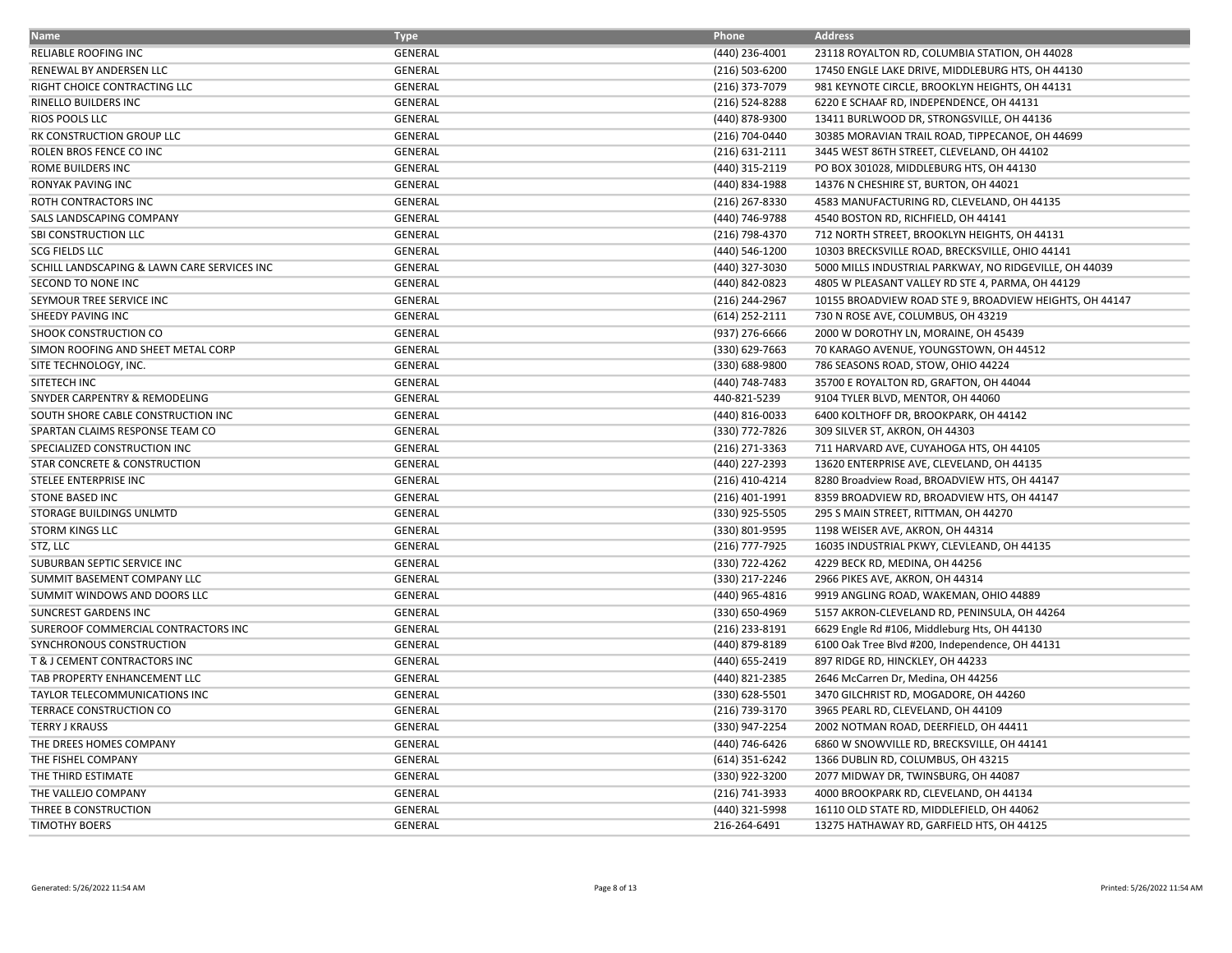| <b>Name</b>                                | <b>Type</b>                     | Phone            | <b>Address</b>                                    |
|--------------------------------------------|---------------------------------|------------------|---------------------------------------------------|
| TINKERS CREEK CONSTRUCTION LLC             | GENERAL                         | (330) 442-0353   | 8901 ST RTE 305, GARRETTSVILLE, OH 44231          |
| TITAN ARBOR CARE LTD                       | <b>GENERAL</b>                  | 330-247-2706     | 1669 W 130TH ST STE 601, HINCKLEY, OH 44233       |
| TITAN ROOFING & CONSTRUCTION               | GENERAL                         | (440) 829-0559   | 17430 PARKSIDE DR, NO ROYALTON, OH 44133          |
| TLC LANDSCAPING INC                        | GENERAL                         | (440) 248-4852   | 38000 AURORA RD, SOLON, OH 44139                  |
| TOMARO WATERPROOFING & CONSTRUCTION INC    | GENERAL                         | (440) 276-1806   | 2498 W EDGERTON RD, BROADVIEW HTS, OH 44147       |
| TRANSLUCENT LLC                            | <b>GENERAL</b>                  | (855) 412-7444   | 3453 W 140TH ST, CLEVELAND, OH 44111              |
| TRI MOR CORPORATION                        | <b>GENERAL</b>                  | (330) 963-3101   | 8530 NORTH BOYLE PKWY, TWINSBURG, OH 44087        |
| TRIPLE PEAKS ROOFING & CONSTRUCTION INC    | GENERAL                         | (440) 925-0386   | 24498 Scott Blvd, Olmsted Falls, OH 44138         |
| TRW CONSTRUCTION                           | GENERAL                         | $(216)$ 276-1408 | 3563 MCCREA LN, RICHFIELD, OH 44286               |
| <b>TUCSON INC</b>                          | <b>GENERAL</b>                  | 330-339-4935     | 3497 UNIVERSITY DR NE, NEW PHILADELPHIA, OH 44663 |
| <b>TUFF SHED INC</b>                       | <b>GENERAL</b>                  | (303) 474-5524   | 1777 S HARRISON ST STE #600, DENVER, CO 80210     |
| UNIQUE LANDSCAPING LLC                     | GENERAL                         | (440) 888-1884   | 2848 NATIONWIDE PKWY, BRUNSWICK, OH 44212         |
| UNITED EARTHWORKS LLC                      | GENERAL                         | (330) 584-8102   | PO BOX 124, DEERFIELD, OH 44411                   |
| UNIVERSAL WINDOWS DIRECT LLC               | <b>GENERAL</b>                  | (440) 786-1400   | 24801 ROCKSIDE RD, BEDFORD HTS, OH 44146          |
| <b>V &amp; V CONTRACTORS</b>               | GENERAL                         | (440) 897-6887   | 6631 WALLINGS RD, BRECKSVILLE, OH 44141           |
| VANCUREN SERVICES INC                      | GENERAL                         | (440) 338-5005   | 10555 KINSMAN ROAD, NEWBURY, OH 44065             |
| VASCO ASPHALT COMPANY                      | GENERAL                         | (330) 832-5151   | 4270 STERILITE ST SE, MASSILLON, OH 44646         |
| VETERAN DEVELOPMENT & CONSTRUCTION LLC     | GENERAL                         | (440) 974-1011   | 9099 Hendricks Road, Mentor, OH 44060             |
| W.R. Newman and Associates, Inc.           | <b>GENERAL</b>                  | (615) 333-5990   | 2854 LOGAN STREET, NASHVILLE, TN 37211            |
| WEATHERSEAL HOME SERVICES INC              | GENERAL                         | (330) 920-4494   | 227 MUNROE FALLS AVE, CUYAHOGA FALLS, OH 44221    |
| <b>WEAVER BARNS LTD</b>                    | GENERAL                         | (330) 852-2103   | 1696 STATE ROUTE 39, SUGARCREEK, OH 44681         |
| WEST SIDE ROOFING CO INC                   | GENERAL                         | (216) 898-1900   | 5360 W 130TH ST, BROOK PARK, OH 44142             |
| WH MIDWEST LLC                             | GENERAL                         | (330) 896-7611   | 3777 BOETTLER OAKS DR, UNIONTOWN, OH 44685        |
| WILLIAMS BROTHERS BUILDERS INC             | GENERAL                         | (440) 365-3261   | 686 SUGAR LN, ELYRIA, OH 44035                    |
| <b>WINDOW NATION LLC</b>                   | GENERAL                         | (410) 766-8488   | 8044 OLDE ROUTE 8, NORTHFIELD, OH 44067           |
| WINDOW UNIVERSE CLEVELAND LLC              | GENERAL                         | $(216)$ 485-2656 | 17411 DETROIT AVE, LAKEWOOD, OH 44107             |
| WINDOW WORLD PENN OHIO                     | <b>GENERAL</b>                  | (216) 447-0448   | 8070 SOUTHERN BLVD, BOARDMAN, OH 44512            |
| <b>WINDSOR'S FENCE REPAIR</b>              | <b>GENERAL</b>                  | (216) 551-2856   | 12243 State Route 301, Lagrange, OH 44050         |
| WOODLAND DECK COMPANY                      | GENERAL                         | (330) 658-8063   | 5260 WOOSTER RD W, NORTON, OH 44203               |
| WOODMASTER CONSTRUCTION LLC                | GENERAL                         | (216) 408-2921   | 1540 STATE RD, HINCKLEY, OH 44233                 |
| <b>XTREME EXCAVATING LLC</b>               | <b>GENERAL</b>                  | (440) 963-7672   | 3513 STATE RD, VERMILION, OH 44089                |
| YOUNGS LANDSCAPING LLC                     | <b>GENERAL</b>                  | (440) 759-6434   | 4295 SARASOTA DR, PARMA, OH 44134                 |
| ZAVARELLA BROTHERS CONSTRUCTION CO. INC.   | GENERAL                         | (440) 232-2243   | PO BOX 46983, BEDFORD HTS, OH 44146               |
| USA WATERPROOFING INC                      | <b>GENERAL; PLUMBING</b>        | (330) 425-2440   | 1632 ENTERPRISE PKWY, TWINSBURG, OH 44087         |
| D & S GAREAU LLC                           | <b>GENERAL; PLUMBING</b>        | (440) 933-4969   | 186 Lear Road, Avon Lake, OH 44102                |
| FELIXS WATERPROOFING INC                   | <b>GENERAL; PLUMBING</b>        | (440) 885-3009   | 840 RIDGE RD, HINCKLEY, OH 44233                  |
| WARREN ROOFING & INSULATING CO             | <b>GENERAL; ROOFING</b>         | (440) 439-4404   | 7015 KRICK RD, WALTON HILLS, OH 44146             |
| SPOHN ASSOCIATES INC                       | <b>GENERAL; SIDING</b>          | (317) 921-0021   | 7150 WINTON DR SUITE 100, INDIANAPOLIS, IN 46268  |
| CICOGNA ELECTRIC & SIGN CO                 | <b>GENERAL; SIGN / SIGNANGE</b> | (800) 242-6462   | 4330 NORTH BEND RD, ASHTABULA, OH 44004           |
| JD JOHNSON WATERPROOFING INC               | GENERAL; WATERPROOFING          | (330) 777-4795   | 8093 NORTH BOYDEN RD, SAGAMORE HILLS, OH 44067    |
| LAKELAND GLASS COMPANY                     | GLAZING                         | (440) 277-4527   | 4994 GROVE AVE, LORAIN, OH 44055                  |
| PRISM GLASS & DOOR COMPANY                 | GLAZING                         | 216-251-7400     | 3871 WEST 150TH ST, CLEVELAND, OH 44111           |
| WOOSTER GLASS COMPANY INC                  | <b>GLAZING</b>                  | (330) 264-8652   | 419 S MARKET ST, WOOSTER, OH 44691                |
| ALPHA INSULATION AND GUTTERS LLC           | <b>GUTTERS; INSULATION</b>      | (330) 331-7715   | 1375 REIMER RD, WADSWORTH, OH 44281               |
| ROOFSMITH RESTORATON INC                   | <b>GUTTERS; ROOFING; SIDING</b> | (330) 822-4245   | 122 WESTERN AVENUE, AKRON, OH 44313               |
| Prime Heating & Cooling LLC                | <b>HVAC</b>                     | 440-876-3055     | 5809 Ralston Drive, Parma, OH 44129               |
| CARTWRIGHT HEATING & COOLING & SHEET METAL | <b>HVAC</b>                     | (440) 237-8660   | 26201 NICHOLS RD, COLUMBIA STATION, OH 44028      |
| <b>KW LANG MECHANICAL INC</b>              | <b>HVAC</b>                     | (440) 349-9989   | 29410 AMBINA DR, SOLON, OH 44139                  |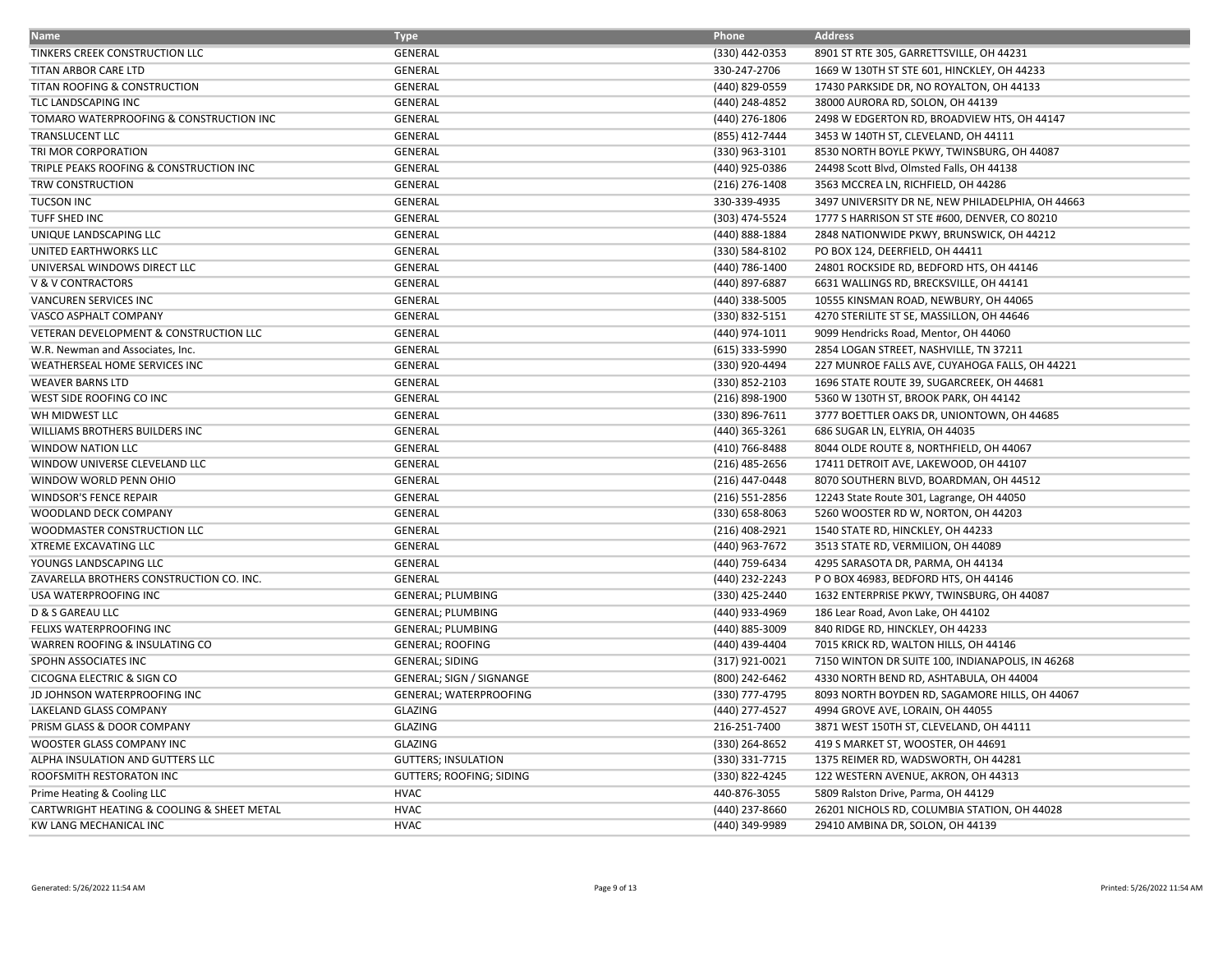| <b>Name</b>                                         | <b>Type</b>           | Phone            | <b>Address</b>                                             |
|-----------------------------------------------------|-----------------------|------------------|------------------------------------------------------------|
| AIR ANALYTICS LLC                                   | <b>HVAC</b>           | (440) 390-8002   | 6743 ROYALWOOD ROAD, NORTH ROYALTON, OHIO 44133            |
| NORTHEAST OHIO HVAC LLC                             | <b>HVAC</b>           | (216) 269-7881   | 3555 W 69TH ST, CLEVELAND, OH 44102                        |
| THE BREWER-GARRETT COMPANY                          | <b>HVAC</b>           | (440) 243-3535   | 6800 EASTLAND RD, MIDDLEBURG HTS, OH 44130                 |
| HOHLER HEATING & COOLING INC                        | <b>HVAC</b>           | (330) 863-0432   | 7109 ALLIANCE RD NW, MALVERN, OH 44644                     |
| HUGE ACQUISITION CO LLC                             | <b>HVAC</b>           | (440) 234-4157   | 711 W BAGLEY RD, BEREA, OH 44017                           |
| LISCO HEATING & COOLING INC                         | <b>HVAC</b>           | (440) 237-1777   | 12608 STATE RD #2, NO ROYALTON, OH 44133                   |
| JACKSON COMFORT SYSTEMS INC                         | <b>HVAC</b>           | (330) 468-3111   | 499 E TWINSBURG RD, NORTHFIELD, OH 44067                   |
| <b>CREATIVE COMFORT SYSTEMS LLC</b>                 | <b>HVAC</b>           | (440) 521-8756   | P O BOX 475, HINCKLEY, OH 44233                            |
| LUXURY HEATING CO                                   | <b>HVAC</b>           | (440) 366-0971   | 5327 FORD RD, ELYRIA, OH 44035                             |
| STATE HEATING AND AIR CONDITIONING INC              | <b>HVAC</b>           | (440) 346-1733   | 9609 JACKSON STREET, MENTOR, OH 44060                      |
| AVON HOME SERVICES                                  | <b>HVAC</b>           | (440) 934-4328   | 1750 MOORE RD, AVON, OH 44011                              |
| ALL WEATHER ENTERPRISES INC                         | <b>HVAC</b>           | (440) 899-9755   | 30641 CENTER RIDGE RD, WESTLAKE, OH 44145                  |
| ANDERSON GROUP HOLDINGS LLC                         | <b>HVAC</b>           | (440) 255-8500   | 6119 HEISLEY RD, MENTOR, OHIO 44060                        |
| EAST OHIO FURNACE COMPANY                           | <b>HVAC</b>           | (330) 773-3325   | 131 CUYAHOGA ST, AKRON, OH 44304                           |
| LENS REFRIGERATION HTG & A/C INC                    | <b>HVAC</b>           | (440) 582-0100   | 11266 ROYALTON RD STE C, NO ROYALTON, OH 44133             |
| THE K COMPANY INC                                   | <b>HVAC</b>           | (330) 773-5125   | 2234 S ARLINGTON RD, AKRON, OH 44319                       |
| JC MACK HEATING & COOLING, LLC                      | <b>HVAC</b>           | (440) 526-7777   | PO BOX 274, RICHFIELD, OH 44286                            |
| BRENNAN HEATING & COOLING INC                       | <b>HVAC</b>           | (216) 391-4822   | 4400 WILLOW PKWY, CUYAHOGA HTS, OH 44125                   |
| <b>GARDINER SERVICE COMPANY</b>                     | <b>HVAC</b>           | (440) 248-3400   | 31200 BAINBRIDGE RD, SOLON, OH 44139                       |
| ECHOLS HEATING & A/C INC                            | <b>HVAC</b>           | (330) 773-3500   | 85 HANNA PKWY, AKRON, OH 44319                             |
| APPLIED INITIATIVE MANAGEMENT LLC                   | <b>HVAC</b>           | (216) 712-4513   | 4770 VAN EPPS ROAD SUITE 109, BROOKLYN HEIGHTS, OHIO 44131 |
| VK FURNACE LLC                                      | <b>HVAC</b>           | (216) 954-0071   | 12687 PONDEROSA DR, NORTH ROYALTON, OH 44133               |
| <b>CERTIFIED HEATING &amp; AIR CONDITIONING LLC</b> | <b>HVAC</b>           | (440) 546-1139   | 4610 HARRIS RD, BROADVIEW HTS, OH 44147                    |
| CROWN HEATING & COOLING INC                         | <b>HVAC</b>           | (330) 499-4988   | 11197 CLEVELAND AVE NW, UNIONTOWN, OH 44685                |
| <b>JAMES WALTER</b>                                 | <b>HVAC</b>           | (330) 648-2115   | 11424 SPENCER MILLS RD, SPENCER, OH 44275                  |
| KAMM STAR CONTRACTORS INC                           | <b>HVAC</b>           | (330) 225-5989   | 2383 PEARL RD #A, MEDINA, OH 44256                         |
| MECHANICAL PIPING SYSTEMS INC                       | <b>HVAC</b>           | (440) 226-0646   | 9603 WILDWOOD DR, CHARDON, OH 44024                        |
| PRECISION HEATING & COOLING                         | <b>HVAC</b>           | (440) 582-9729   | 18514 RIDGE RD, NO ROYALTON, OH 44133                      |
| PRIDE HEATING & COOLING INC                         | <b>HVAC</b>           | (330) 854-0054   | 5953 WESTOVER CIR NW, CANAL FULTON, OH 44614               |
| S&S HEATING COOLING & SHEET METAL INC               | <b>HVAC</b>           | (440) 237-3663   | 1353 RIDGE RD, HINCKLEY, OH 44233                          |
| SPACE COMFORT CO                                    | <b>HVAC</b>           | $(216)$ 281-2000 | 5201 CLARK AVE, CLEVELAND, OH 44102                        |
| VICCARONE HEATING & A/C                             | <b>HVAC</b>           | (440) 748-6100   | 14170 FOLTZ PKWY, STRONGSVILLE, OH 44149                   |
| SURVOYS SUPERIOR SERVICE INC                        | <b>HVAC</b>           | (216) 265-8799   | 5180 W 164TH ST, BROOKPARK, OH 44142                       |
| GEAUGA MECHANICAL CO INC                            | <b>HVAC</b>           | (440) 285-2000   | 12585 CHARDON-WINDSOR RD, CHARDON, OH 44024                |
| ROTH BROS INC                                       | <b>HVAC</b>           | (330) 793-5571   | 3847 CRUM RD, YOUNGSTOWN, OH 44515                         |
| BROOKLYN HEATING AND AIR CONDITIONING INC           | <b>HVAC</b>           | (440) 885-3998   | 5559 PEARL RD, PARMA, OH 44129                             |
| BUTZER MECHANICAL INC                               | <b>HVAC</b>           | (330) 264-6700   | 11191 E LINCOLN WAY, ORRVILLE, OH 44667                    |
| CLEVELAND AIR COMFORT CORP                          | <b>HVAC</b>           | (440) 232-1861   | 7575 BOND ST, GLENWILLOW, OH 44139                         |
| CONTROLLED ENVIRONMENTAL SYSTEMS INC                | <b>HVAC</b>           | (440) 582-0438   | 7995 ELMHURST DR, BROADVIEW HTS, OH 44147                  |
| HOMETOWN HEATING LLC                                | <b>HVAC</b>           | (440) 286-6351   | 12905 MAYFIELD RD, CHARDON, OH 44024                       |
| <b>RJ HEATING CO</b>                                | <b>HVAC</b>           | $(216)$ 961-3673 | 3805 CLARK AVE, CLEVELAND, OH 44109                        |
| <b>CIRCLE K HEATING &amp; COOLING</b>               | <b>HVAC</b>           | (216) 390-3573   | 5745 MILLWOOD DRIVE, BROADVIEW HTS, OH 44147               |
| RELMEC MECHANICAL LLC                               | HVAC; PLUMBING        | (216) 391-1030   | 4975 HAMILTON AVE, CLEVELAND, OH 44114                     |
| GEISEL HEATING & AIR CONDITIONING INC               | HVAC; PLUMBING        | (440) 323-2869   | 633 WEST BROAD ST, ELYRIA, OH 44035                        |
| SALS HEATING & COOLING INC                          | HVAC; PLUMBING        | (440) 582-4748   | 11701 ROYALTON RD, NORTH ROYALTON, OH 44133                |
| H JACKS PLUMBING & HTG CO OF MENTOR INC             | HVAC; PLUMBING        | (440) 943-0681   | 29930 LAKELAND BLVD, WICKLIFFE, OH 44092                   |
| E & L HEATING & AIR CONDITIONING INC                | <b>HVAC; PLUMBING</b> | (330) 273-3033   | 2575 CENTER RD, HINCKLEY, OH 44233                         |
| HAB'S ENTERPRISES INC                               | <b>HVAC; PLUMBING</b> | (440) 237-7776   | 8810 AKINS ROAD, NORTH ROYALTON, OH 44133                  |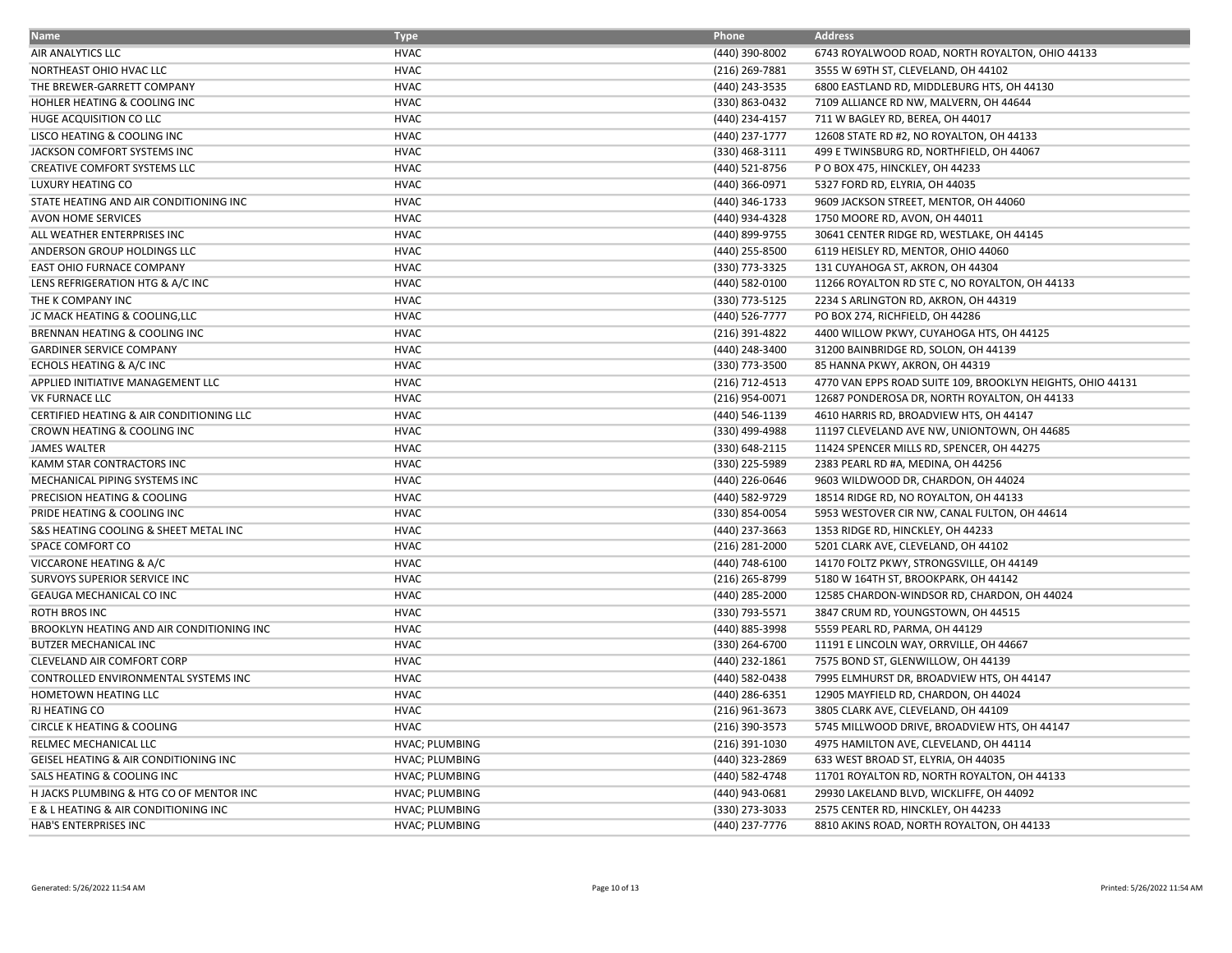| <b>Name</b>                                    | <b>Type</b>                                      | Phone              | <b>Address</b>                                      |
|------------------------------------------------|--------------------------------------------------|--------------------|-----------------------------------------------------|
| STRONGSVILLE HEATING & AIR CONDITIONING CO INC | HVAC; PLUMBING                                   | (440) 238-9080     | 12650 PROSPECT RD, STRONGSVILLE, OH 44149           |
| CMS MECHANICAL SERVICES LLC                    | HVAC; REFRIGERATION                              | (321) 473-0435     | 1045 S JOHN RODES BLVD, MELBOURNE, FL 32904         |
| <b>HERSH INSULATION</b>                        | <b>INSULATION</b>                                | (440) 915-6984     | 18530 WHITEMARSH LANE, STRONGSVILLE, OHIO 44149     |
| IBP OF MANSFIELD LLC                           | <b>INSULATION</b>                                | (614) 221-3399     | 495 S HIGH ST, STE 50, COLUMBUS, OH 43215           |
| A CUT ABOVE THE REST LANDSCAPING SERVICES LLC  | LANDSCAPING                                      | (216) 387-1242     | 7955 ELMHURST DRIVE, BROADVIEW HEIGHTS, OHIO 44147  |
| ARTISAN LANDSCAPE & DESIGNS LLC                | LANDSCAPING                                      | 216-299-5069       | 23670 REDFERN RD, COLUMBIA STATION, OH 44028        |
| <b>BRIGHTVIEW LANDSCAPES LLC</b>               | LANDSCAPING                                      | (440) 232-9103     | 25072 BROADWAY AVE, OAKWOOD VILLAGE, OH 44146       |
| CLEARY BROTHERS LANDSCAPING LLC                | LANDSCAPING                                      | (216) 538-7492     | 5816 SYLMAR DR, BROADVIEW HTS, OH 44147             |
| LEONTIS OUTDOOR SUPPLY CORPORATION             | LANDSCAPING                                      | (440) 237-8706     | 16400 BENNETT RD, NO ROYALTON, OH 44133             |
| MATTES LANDSCAPING INC                         | LANDSCAPING                                      | (440) 582-7070     | 4671 ROYALWOOD RD, NO ROYALTON, OH 44133            |
| MOREL LANDSCAPING LLC                          | LANDSCAPING                                      | (216) 551-4395     | 12020 YORK ROAD, NORTH ROYALTON, OH 44133           |
| MORTONS LANDSCAPE DEVELOPMENT COMPANY          | LANDSCAPING                                      | (440) 236-3550     | 25271 SPRAGUE RD, COLUMBIA STATION, OH 44028        |
| MOSCARINO OUTDOOR CREATIONS                    | LANDSCAPING                                      | (440) 236-9000     | 25329 SPRAGUE ROAD, COLUMBIA STATION, OH 44028      |
| NORTHSHORE LANDSCAPING                         | LANDSCAPING                                      | (216) 701-2302     | 8588 ALBION RD, NORTH ROYALTON, OH 44133            |
| RABBITT LANDSCAPING AND INSTALLATION           | LANDSCAPING                                      | (330) 936-7616     | 7901 CLEVELAND AVE NW STE F, NORTH CANTON, OH 44720 |
| <b>WEED PRO LTD</b>                            | LANDSCAPING                                      | (440) 949-9333     | 842 ABBE RD, SHEFFIELD VILLAGE, OH 44054            |
| <b>RICES LLC</b>                               | LANDSCAPING; TREE SERVICES/LOGGING/LAND CLEARING | (440) 582-7669     | 10136 ROYALTON RD, NO ROYALTON, OH 44133            |
| THE DAVEY TREE EXPERT COMPANY                  | LANDSCAPING; TREE SERVICES/LOGGING/LAND CLEARING | (330) 673-9511     | 1500 N MANTUA ST, KENT, OH 44240                    |
| <b>KEEP IT GREEN INC</b>                       | LOGGING                                          | (440) 382-4673     | P.O. BOX 5038, MENTOR, OH 44061                     |
| PREMISE SOLUTIONS LLC                          | LOW VOLTAGE                                      | (440) 703-8200     | 7105 KRICK ROAD, WALTON HILLS, OH 44146             |
| <b>CLASSIC STONEWORKS LLC</b>                  | <b>MASONRY</b>                                   | (330) 495-7026     | 145 HAZEL ST, HARTVILLE, OH 44632                   |
| <b>MAYBRICK LTD</b>                            | <b>MASONRY</b>                                   | 330-620-4113       | 50 HUNT CLUB DR #307, Copley, OH 44321              |
| <b>BUDGET PAINTING &amp; SERVICES LLC</b>      | PAINTING                                         | $(216)$ 225-1006   | 18633 Walnut Dr, Strongsville, OH 44149             |
| JACKSON PAINTING INC                           | PAINTING                                         | (770) 946-9388     | 106 E MAIN ST N, HAMPTON, GA 30228                  |
| MUSKOKA INVESTMENTS LLC                        | PAINTING                                         | (440) 740-3411     | 7324 VALLEY VIEW DR #103, INDEPENDENCE, OH 44131    |
| PAINTING AND DECORATING SOLUTIONS LLC          | PAINTING                                         | (440) 342-8915     | 23351 LOUISE LANE, COLUMBIA STATION, OH 44028       |
| PERFORMANCE PAINTING LLC                       | PAINTING                                         | (440) 735-3340     | 7603 FIRST PLACE STE 3B, OAKWOOD VILLAGE, OH 44146  |
| THE APOSTOLOS GROUP, INC.                      | PAINTING                                         | (330) 670-9900     | 1 THOMARIOS WAY, COPLEY, OH 44321                   |
| THE DEPENDABLE PAINTING CO INC                 | PAINTING                                         | (216) 431-4470     | 4403 SUPERIOR AVE, CLEVELAND, OH 44103              |
| BRENNSTUHL CONSTRUCTION INC                    | PAVING                                           | (419) 883-2811     | 500 S MAIN ST, BELLVILLE, OH 44813                  |
| CUNNINGHAM PAVING CO                           | PAVING                                           | $(216) 581 - 8600$ | 20814 AURORA RD, WARRENSVILLE HTS, OH 44146         |
| PREMIER ASPHALT PAVING CO INC                  | <b>PAVING</b>                                    | (440) 237-6600     | 10519 ROYALTON RD, NO ROYALTON, OH 44133            |
| CARDINAL ASPHALT COMPANY INC                   | PAVING; ASPHALT                                  | (330) 928-7325     | 1380 ORLEN AVENUE STE A, CUYAHOGA FALLS, OH 44221   |
| SEMBRO DESIGN LLC                              | PLUMBING                                         | (614) 745-4257     | 5300 KRIEGER CT, COLUMBUS, OH 43228                 |
| PRO SERVICE PLUMBING LLC                       | PLUMBING                                         | (216) 340-3760     | 36430 READING AVE UNIT 2, WILLOUGHBY, OH 44094      |
| STEVENS PLUMBING & REMODELING                  | PLUMBING                                         | (330) 636-6498     | 926 WOODFIELD LANE, BRUNSWICK, OH 44212             |
| <b>GARBER PLUMBING LTD</b>                     | PLUMBING                                         | (330) 763-1979     | 5032 STATE ROUTE 93 NW, DUNDEE, OH 44624            |
| <b>WAYNE JONES</b>                             | PLUMBING                                         | (440) 743-7032     | 6709 PEARL ROAD SUITE B, PARMA HTS, OH 44130        |
| C LEE PLUMBING SERVICES LLC                    | PLUMBING                                         | (330) 923-4944     | 2954 VINCENT RD, SILVER LAKE, OH 44224              |
| TERRY THE PLUMBER INC                          | PLUMBING                                         | (440) 542-0735     | 6471 QUEENS WAY, BRECKSVILLE, OH 44141              |
| MIKE LOWRY PLUMBING LLC                        | PLUMBING                                         | (330) 705-0997     | 7750 KILLEEN ST NW, MASSILLON, OH 44646             |
| NEPTUNE PLUMBING & HEATING COMPANY             | PLUMBING                                         | (216) 475-9100     | 23860 MILES RD SUITE G, CLEVELAND, OH 44128         |
| EA FLOWMASTER PLUMBING LLC                     | PLUMBING                                         | (330) 635-5820     | 124 RED OAK DR, SEVILLE, OH 44273                   |
| RICELAND FLOW CARE INC                         | PLUMBING                                         | (330) 857-1825     | 875 KIDRON RD, ORRVILLE, OH 44667                   |
| ROTO ROOTER SERVICES CO                        | PLUMBING                                         | (440) 287-7107     | 5375 NAIMAN PARKWAY, SOLON, OH 44139                |
| REEVES CONSTRUCTION & PLUMBING CO              | PLUMBING                                         | (440) 554-1138     | 912 ATWOOD DR, TALLMADGE, OH 44278                  |
| SUMMIT PLUMBING & MECHANICAL                   | PLUMBING                                         | (440) 364-3360     | 14572 HARTFORD TR UNIT B, STRONGSVILLE, OH 44136    |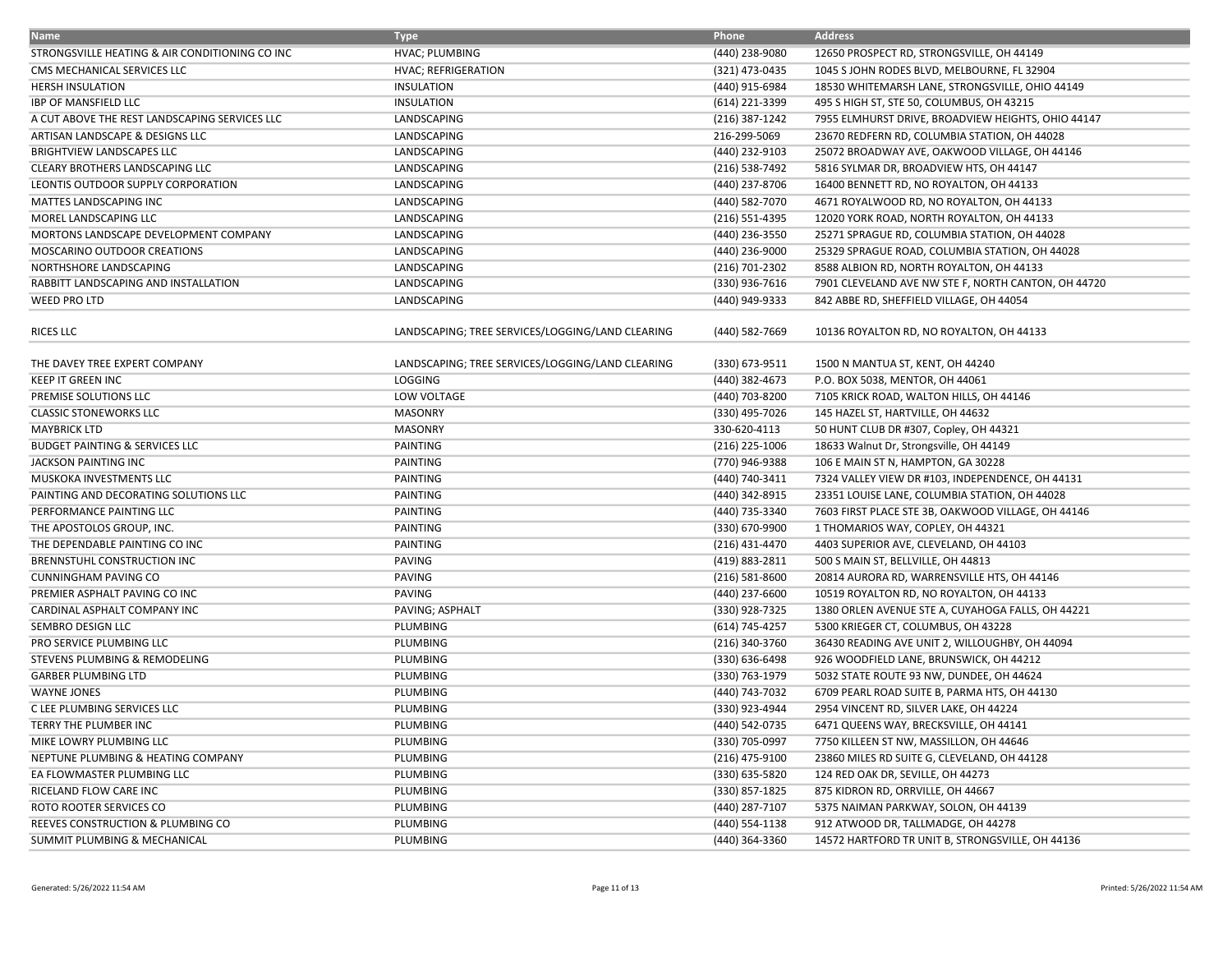| <b>Name</b>                                            | <b>Type</b>     | Phone            | <b>Address</b>                                      |
|--------------------------------------------------------|-----------------|------------------|-----------------------------------------------------|
| COUNTRYSIDE PLUMBING INC                               | PLUMBING        | (330) 877-1117   | P O BOX 849, HARTVILLE, OH 44632                    |
| LICENSED PLUMBING LLC                                  | <b>PLUMBING</b> | (216) 524-1413   | 150 E SPRAGUE RD, BROADVIEW HTS, OH 44147           |
| <b>MACKIN &amp; SONS PLUMBING LLC</b>                  | PLUMBING        | (330) 825-3686   | 911 BROAD STREET SUITE 201, WADSWORTH, OH 44281     |
| MAYES AND SONS PLUMBING COMPANY                        | PLUMBING        | 330-527-7473     | 11900 MILLS RD, GARRETTSVILLE, OH 44231             |
| PARAMOUNT PLUMBING INC                                 | PLUMBING        | (330) 336-1096   | 8677 WADSWORTH RD STE# A, WADSWORTH, OH 44281       |
| PIPELINE PLUMBING CO LLC                               | PLUMBING        | (330) 253-3832   | 148 N SUMMIT ST, AKRON, OH 44304                    |
| PRUSA CONSTRUCTION LLC                                 | <b>PLUMBING</b> | (440) 867-2900   | 9585 JACKSON ST, MENTOR, OH 44060                   |
| RIDGE PLUMBING INC                                     | PLUMBING        | (440) 237-2655   | 12995 YORK DELTA DR, NORTH ROYALTON, OH 44133       |
| MCPHILLIPS PLUMBING HEATING & AIR CONDITIONING COMPANY | PLUMBING        | $(216)$ 481-1400 | 16115 WATERLOO RD, CLEVELAND, OH 44110              |
| MONROE PLUMBING INC                                    | PLUMBING        | (440) 708-0006   | 13745 HALE RD, BURTON, OH 44021                     |
| PROPLUMBING SERVICE INC                                | PLUMBING        | (440) 212-5907   | 14133 NIAGRA DR, STRONGSVILLE, OH 44136             |
| SEELEY BROS PLUMBING                                   | PLUMBING        | (440) 465-3176   | 5580 BUFFHAM ROAD, SEVILLE, OH 44273                |
| APPROVED PLUMBING CO                                   | <b>PLUMBING</b> | (440) 526-2905   | 770 KEN MAR IND PKWY, BROADVIEW HTS, OH 44147       |
| DAVES PLUMBING & HOME MAINTENANCE LLC                  | PLUMBING        | (330) 465-4376   | 867 ASHWOOD DR, WOOSTER, OH 44691                   |
| STOLLER PLUMBING LTD                                   | PLUMBING        | (330) 289-1843   | 3922 EVERETT ROAD, BATH, OH 44210                   |
| WESTERN RESERVE PLUMBING LLC                           | PLUMBING        | (330) 212-7639   | P O BOX 145, BATH, OH 44210                         |
| ACCENT PLUMBING CO INC                                 | PLUMBING        | (440) 843-5750   | 7236 WHITAKER DR, PARMA, OH 44130                   |
| MUSSER PLUMBING                                        | PLUMBING        | (330) 328-9185   | 874 S CLEVE MASS RD, FAIRLAWN, OH 44333             |
| TAYLOR PLUMBING CONTRACTORS INC.                       | PLUMBING        | (440) 635-0642   | 13060 FOREST RD, BURTON, OH 44021                   |
| <b>WYATTWORKS INC</b>                                  | PLUMBING        | (216) 302-3400   | 1372 LLOYD RD, WICKLIFFE, OH 44092                  |
| OHIO BATH SOLUTIONS LLC                                | PLUMBING        | (717) 932-8534   | 542 INDUSTRIAL DRIVE, LEWISBURG, PA 17339           |
| <b>NOAH HERSHBERGER</b>                                | PLUMBING        | (440) 479-6194   | 15325 GEORGIA RD, MIDDLEFIELD, OH 44062             |
| WALL TO WALL PLUMBING LLC                              | PLUMBING        | (440) 667-3970   | 6038 EDGERTON ROAD, NORTH ROYALTON, OH 44133        |
| <b>EITAN UMANSKY</b>                                   | PLUMBING        | (216) 320-4000   | 4949 GALAXY PARKWAY, WARRENSVILLE HEIGHTS, OH 44128 |
| TRI-D PLUMBING LLC                                     | PLUMBING        | (440) 269-8461   | 6345 CARNEGIE ST, MENTOR, OH 44060                  |
| RABOSYUK PLUMBING LLC                                  | PLUMBING        | (440) 342-4533   | 285 WARNER RD, HINCKLEY, OH 44233                   |
| NEW PHOENIX ENTERPRISES INC                            | PLUMBING        | (330) 722-7754   | 3247 PEARL RD, MEDINA, OH 44256                     |
| ACME BROS PLUMBING CONTRACTORS CO                      | PLUMBING        | (330) 482-3970   | 40834 BONESVILLE SCHOOL RD, LEETONIA, OH 44431      |
| <b>CLEVELAND ROOTER LLC</b>                            | PLUMBING        | (216) 692-0000   | 405 N BRICE RD, BLACKLICK, OH 43004                 |
| LITT'S HARDWAREAND PLUMBING INC                        | PLUMBING        | (440) 884-4600   | 6510 PEARL RD, PARMA HTS, OH 44130                  |
| THE PLUMBING SOURCE INC                                | PLUMBING        | $(216)$ 365-0600 | 5042 CORBIN DR, BEDFORD HTS, OH 44128               |
| TONY & SON PLUMBING LLC                                | PLUMBING        | (440) 582-1111   | 5308 CORTLAND RESERVE DR, NO ROYALTON, OH 44133     |
| AB PLUMBING SERVICES LLC                               | PLUMBING        | (216) 521-9272   | 1325 COOK AVE, LAKEWOOD, OH 44107                   |
| ALL SERVICE PLUMBING LLC                               | PLUMBING        | (216) 559-9302   | 8900 AVERY ROAD, BROADVIEW HTS, OH 44147            |
| AAA FLEXIBLE PIPE CLEANING CORP                        | PLUMBING        | (440) 331-5555   | 7277 BESSEMER AVE, CLEVELAND, OH 44127              |
| HIGH TECH POOLS INC                                    | POOL            | (440) 979-5070   | 31330 INDUSTRIAL PKWY, NO OLMSTED, OH 44070         |
| POOL PERSONS LLC                                       | <b>POOL</b>     | (216) 232-5844   | 4020 EASTWAY RD, SOUTH EUCLID, OH 44121             |
| THE LANDSHARK GROUP LTD                                | POOL            | (440) 653-0105   | 147 GULL DR, ELYRIA, OH 44035                       |
| ACCURATE REFRIGERATION SERVICE                         | REFRIGERATION   | (440) 842-7475   | 9500 RUNNING BROOK DR, PARMA, OH 44130              |
| ATLAS ROOFING COMPANY INC                              | <b>ROOFING</b>  | 330-467-7683     | 7914 NORTH GANNETT RD, SAGAMORE HILLS, OH 44067     |
| CAMPOPIANO ROOFING                                     | <b>ROOFING</b>  | (330) 425-1285   | 2100 CASE PARKWAY NORTH, TWINSBURG, OH 44087        |
| <b>JPZ CONSTRUCTION LLC</b>                            | <b>ROOFING</b>  | (330) 321-9508   | 330 SAMANTHA LN, WADSWORTH, OH 44281                |
| PROFESSIONAL ROOFING SERVICE INC                       | <b>ROOFING</b>  | (440) 572-7500   | 11911 PROSPECT RD, STRONGSVILLE, OH 44149           |
| ROOF MAINTENANCE MANAGEMENT USA LLC                    | <b>ROOFING</b>  | (859) 817-2253   | 7450 INDUSTRIAL RD, FLORENCE, KY 41042              |
| SIX NAILS ROOFING LLC                                  | <b>ROOFING</b>  |                  | 2730 STATE ROUTE 14, ROOTSTOWN, OH 44272            |
| SUGAR VALLEY ROOFING LLC                               | <b>ROOFING</b>  | (330) 231-6194   | 3064 ZUTAVERN CHURCH RD NW, STRASBURG, OH 44680     |
| TECH CORP LLC                                          | <b>ROOFING</b>  | (888) 588-5524   | 33640 PIN OAK PKWAY, AVON LAKE, OHIO 44012          |
| THE REGENCY ROOFING COMPANIES INC                      | <b>ROOFING</b>  | (330) 468-1021   | 576 E HIGHLAND RD, MACEDONIA, OH 44056              |